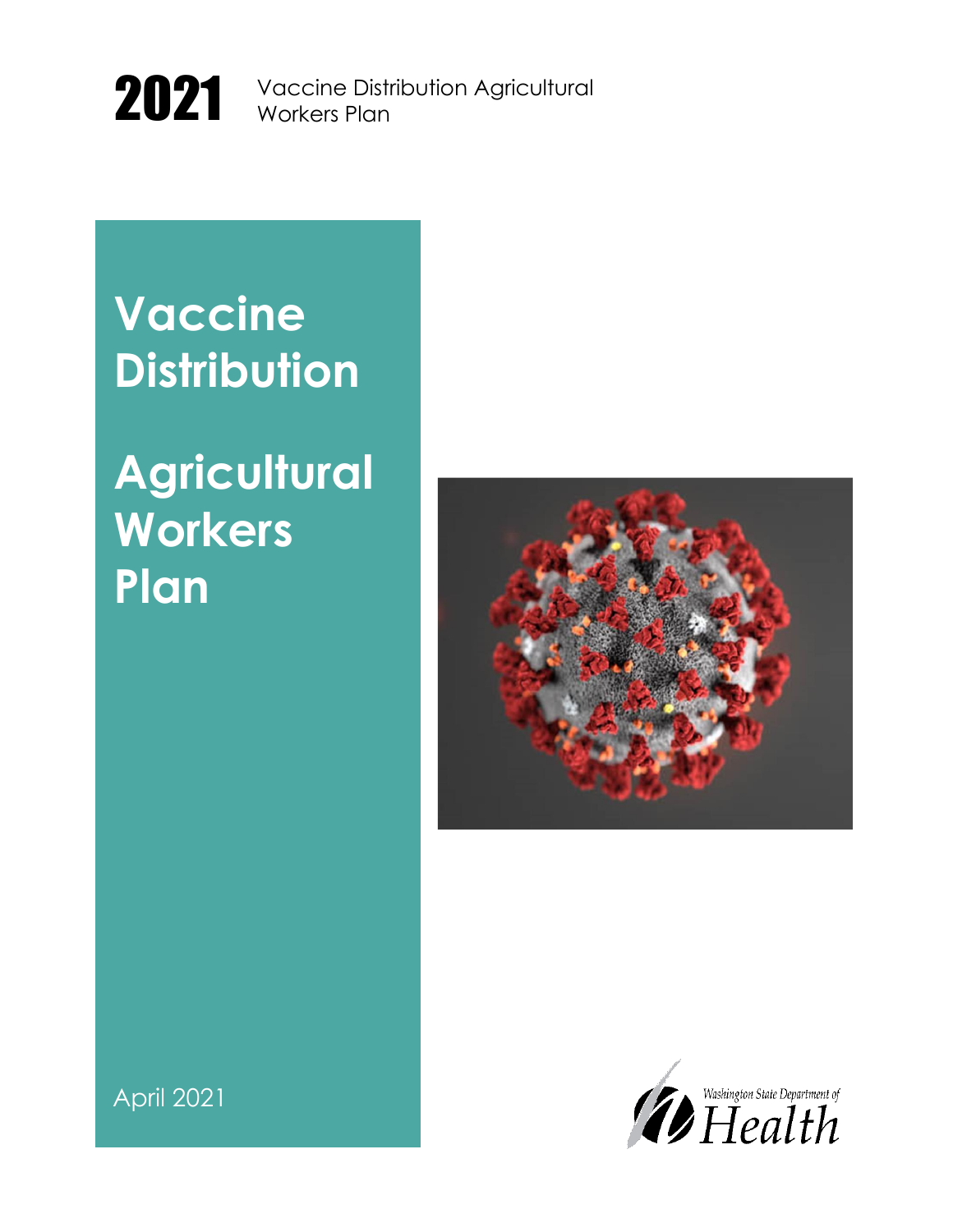To request this document in another format, call 1-800-525-0127. Deaf or hard of hearing customers, please call 711 (Washington Relay) or email [civil.rights@doh.wa.gov.](mailto:civil.rights@doh.wa.gov)

Publication Number: 820-164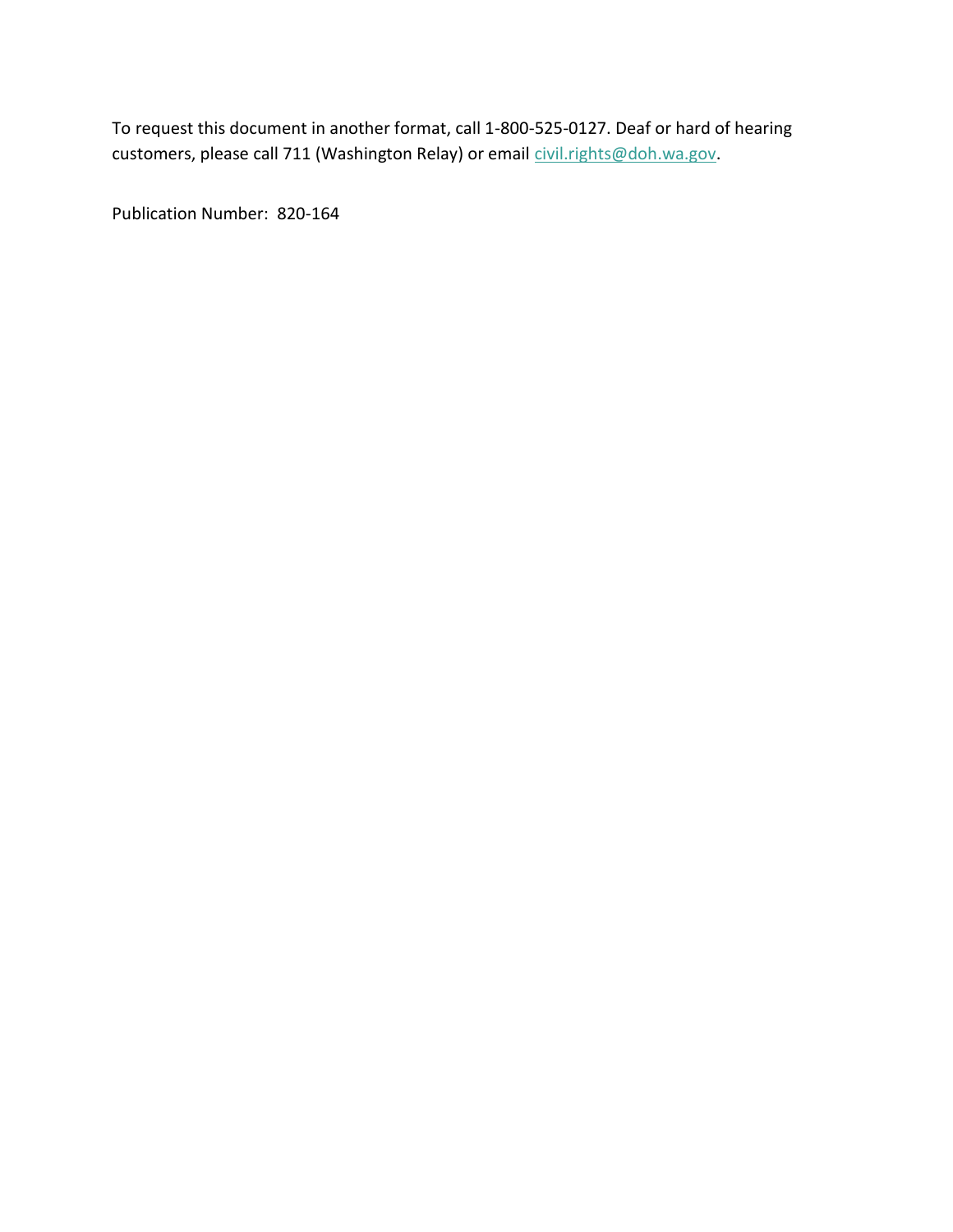### Contents

| Populations Considered (See appendices for industry classification codes.)  2     |
|-----------------------------------------------------------------------------------|
|                                                                                   |
|                                                                                   |
|                                                                                   |
|                                                                                   |
|                                                                                   |
|                                                                                   |
|                                                                                   |
|                                                                                   |
|                                                                                   |
|                                                                                   |
|                                                                                   |
|                                                                                   |
|                                                                                   |
|                                                                                   |
|                                                                                   |
|                                                                                   |
|                                                                                   |
| Annex C: Feedback and Recommendations from March, 11 Community Partner Meeting 23 |
|                                                                                   |
|                                                                                   |
|                                                                                   |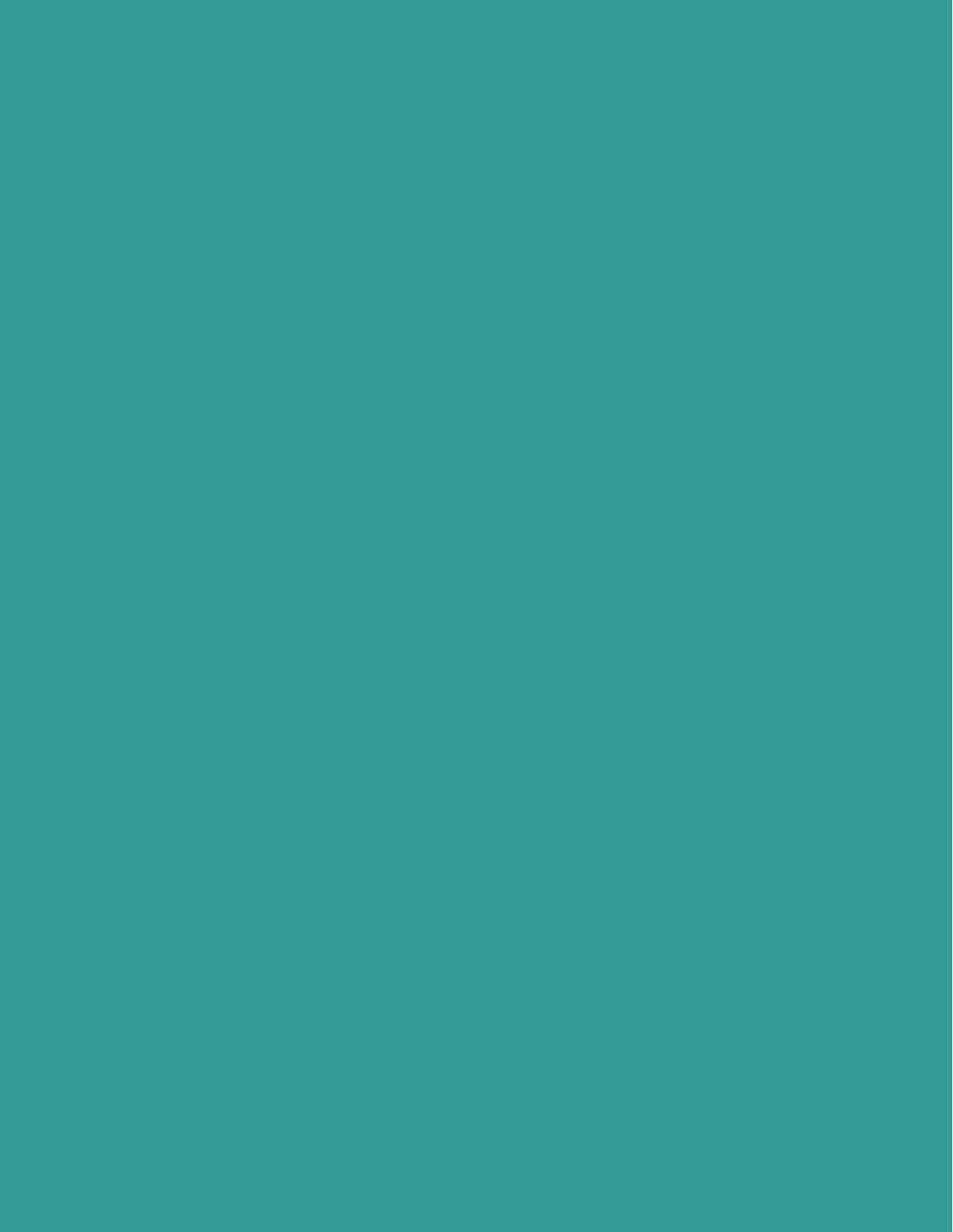## **Agricultural Workers Project Plan**

### <span id="page-4-0"></span>**Executive Summary**

This plan examines the distribution, administration, and connection between providers, farm workers, and vaccine allocation. To support this plan the LHJs, community health centers, federally qualified health centers, grower associations, and farms will support DOH with options for vaccination, communication, coordination, and validation that all farm workers have been provided with an opportunity to get either the two shots of the Pfizer or Moderna vaccine, the single shot of the Johnson and Johnson vaccine, or the second shot of Pfizer or Moderna if the first shot was delivered previously or in another state. DOH provides coordination, and allocation of vaccine to providers who are designated to administer vaccines to farm workers as well as family members and other occupants that may live in or support congregate housing sites. Included in this plan are extensive sections on equity, stakeholder feedback, and communications and outreach.

| <b>Population</b>                                                                           | <b>Population</b><br><b>Breakdown</b>                                                                                                                                                                                                                                                                                                      | <b>Strategies</b>                                                                                                                                                                  | <b>Modalities</b>                                                                                                                                                                                                                                                                                                                                                                                                                                                                                  | Access/Outreach                                                                                                                                                                                                                                                                                                                                                                                         | <b>Population</b>                                                                                                                                              |
|---------------------------------------------------------------------------------------------|--------------------------------------------------------------------------------------------------------------------------------------------------------------------------------------------------------------------------------------------------------------------------------------------------------------------------------------------|------------------------------------------------------------------------------------------------------------------------------------------------------------------------------------|----------------------------------------------------------------------------------------------------------------------------------------------------------------------------------------------------------------------------------------------------------------------------------------------------------------------------------------------------------------------------------------------------------------------------------------------------------------------------------------------------|---------------------------------------------------------------------------------------------------------------------------------------------------------------------------------------------------------------------------------------------------------------------------------------------------------------------------------------------------------------------------------------------------------|----------------------------------------------------------------------------------------------------------------------------------------------------------------|
|                                                                                             |                                                                                                                                                                                                                                                                                                                                            |                                                                                                                                                                                    |                                                                                                                                                                                                                                                                                                                                                                                                                                                                                                    |                                                                                                                                                                                                                                                                                                                                                                                                         |                                                                                                                                                                |
| Migrant<br>and<br>seasonal<br>agricultural<br>workers,<br>including<br>$H - 2A$<br>workers. | An average of<br>approximately<br>69,000 migrant<br>and seasonal<br>agricultural<br>workers were<br>estimated to be<br>in Washington<br>State from<br>2017-2019.<br>Over 80% of the<br>jobs were in 10<br>counties:<br>Yakima, Chelan,<br>Douglas, Grant,<br>Benton,<br>Franklin,<br>Okanogan,<br>Adams, Walla<br>Walla, and<br>Klickitat. | <b>LHJ Existing</b><br>$\bullet$<br>Plans<br>Federal<br>$\bullet$<br>Pharmacy<br>Program<br>Community<br>$\bullet$<br><b>Health Centers</b><br>MTI<br>$\bullet$<br>Testing/Vaccine | Traditional (HOS,<br>$\bullet$<br>Pharmacy, Local<br>Clinic)<br>LHJ hosted Point-<br>$\bullet$<br>in-Time<br><b>Vaccination Clinics</b><br>in ethnic enclaves<br>with high number<br>of agricultural<br>workers<br>Point-in-Time<br>$\bullet$<br><b>Vaccination Clinics</b><br>in ethnic enclaves<br>(in partnership<br>with DOH) with<br>high number of<br>agricultural<br>workers<br>On-Site<br>$\bullet$<br><b>Vaccination Clinics</b><br>hosted by<br>employers of<br>Agricultural<br>Workers. | Grower<br>$\bullet$<br>Associations<br>and Farms<br>Online<br>$\bullet$<br>Scheduling<br>Non-electronic<br>$\bullet$<br>scheduling<br>options<br>Community-<br>$\bullet$<br>based<br>organizations<br>Culturally and<br>$\bullet$<br>linguistically<br>appropriate<br>outreach and<br>services<br>Spanish<br>$\bullet$<br>language<br>media outlets<br>Worker<br>$\bullet$<br>trainings<br>(more below) | On<br>average,<br>68,981<br>seasonal<br>agricultural<br>jobs.<br>(When<br>combined<br>with food<br>processing<br>jobs, the<br>average is<br>about<br>120,000.) |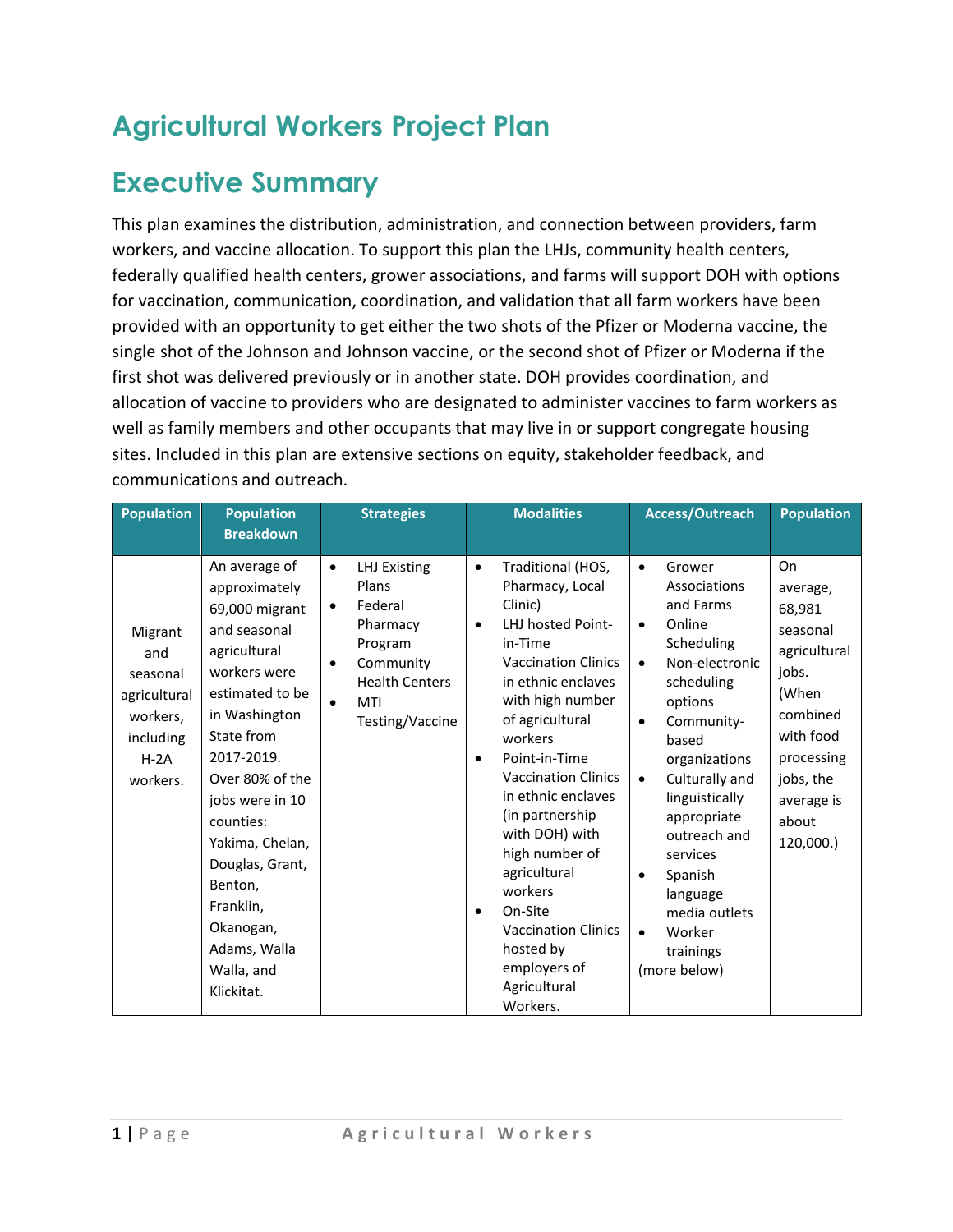## <span id="page-5-0"></span>**Project Overview**

### <span id="page-5-1"></span>**Populations Considered (See appendices for industry classification codes.)**

- Migrant and seasonal agricultural workers who work closely with others, regardless of immigration status.
- Migrant and seasonal agricultural workers living in congregate settings, regardless of immigration status.

### <span id="page-5-2"></span>**Presentation(s)**

- Pfizer
- Moderna
- Johnson & Johnson (Janssen)

### <span id="page-5-3"></span>**Access / Outreach**

- Scheduling applications (Vaccine Finder)
- Dedicated scheduling links with providers (Kaiser, pharmacies)
- Local Clinics (LHJ/Community ran)
- On-Site Clinics (LHJ or Provider coordinated)
- Equity Strategy (See page 9)
- Messages (See page 11)

### <span id="page-5-4"></span>**Modalities**

- Hospitals
- Pharmacies
- Medical Clinics
- Local Clinics (LHJ ran)
- Provider / Population Clinics (Locally ran)
- On-site clinics

### <span id="page-5-5"></span>**Mission**

DOH, LHJs, community health centers, federally qualified health centers, and private providers vaccinate agricultural workers in the State of Washington beginning March 22nd for the purpose of protecting farm workers at work, while commuting to work, and during non-working hours, especially when in congregate housing. In addition, protecting workers ensures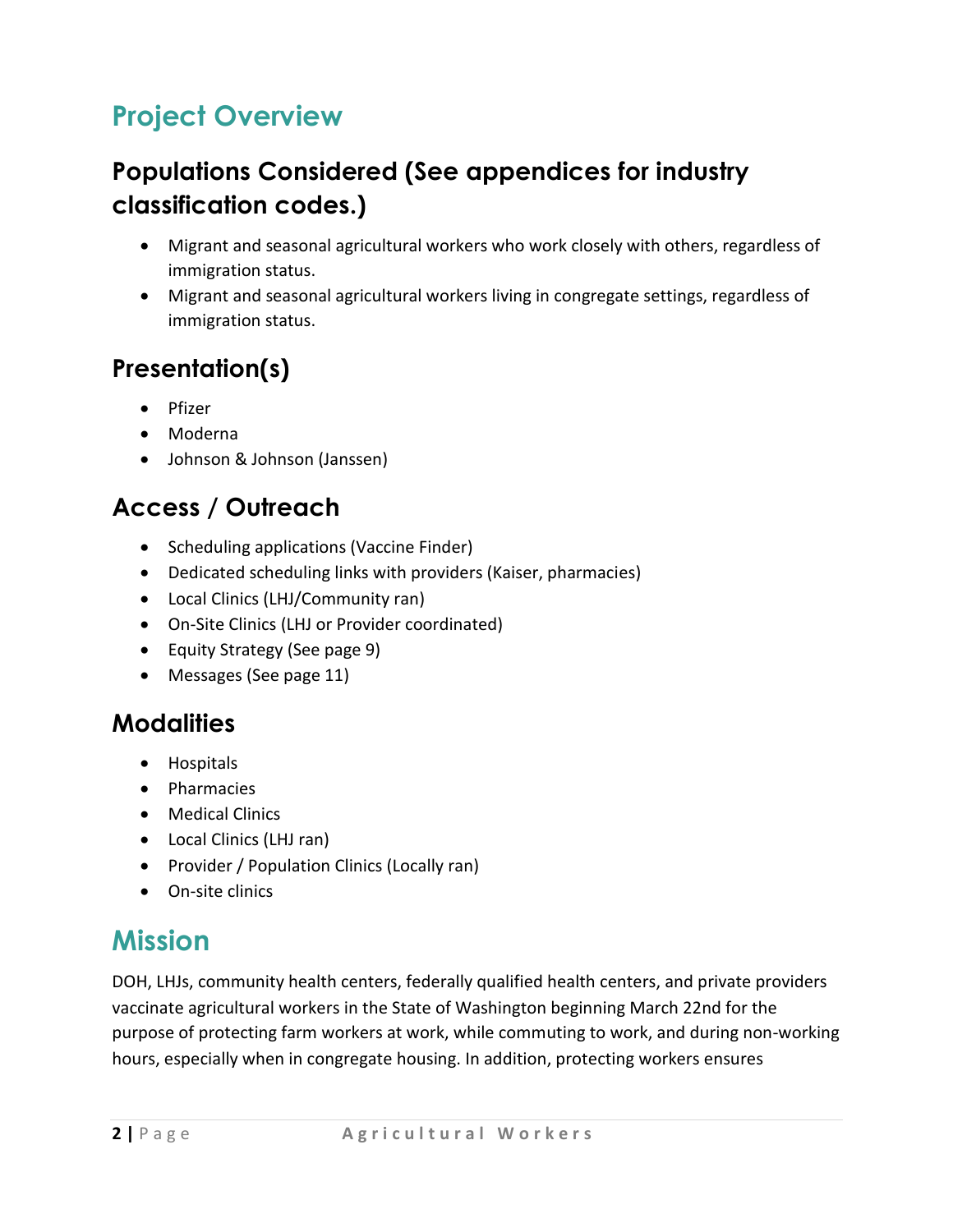Washington State will meet the demands for agricultural products and support local economies.

### <span id="page-6-0"></span>**Purpose**

The purpose of this effort is to vaccinate farm workers to protect individuals, families, coworkers, and communities.

# <span id="page-6-1"></span>**Plan Concept**

Outreach for vaccine will be communicated by LHJs, DOH communications, and pronouncements from the Governor. There will be two access points to a vaccine for the population in this plan. One is to access scheduling links through Vaccine Finder application. The second and likely more relevant and accessible to agricultural workers, are on-site clinics planned or coordinated by LHJs, DOH, other state agency partners, Grower Associations and Farms, Community-based organizations, providers, or other interest groups. These sites must have local approval and a planned and approved vaccine allocation. LHJs will provide summary reporting of progress for vaccinations and share that data with DOH, reporting start of vaccination, first doses administered, and series completion for all agricultural workers who were provided an opportunity to be vaccinated and chose to do so.

## <span id="page-6-2"></span>**Key Tasks**

- 1. Determine allocation for each site.
- 2. Activate population in Vaccine Finder.
- 3. Add population to Federal Pharmacy Program priorities.
- 4. Communicate allocation date and delivery dates.
- 5. Equity team identifies and recommends farmworker populations to prioritize based on social vulnerability index.
- 6. Plan and continuously coordinate with external partners including Governor's office, other state agencies, LHJs and Community Partners.

## <span id="page-6-3"></span>**This Plan is Complete When:**

<span id="page-6-4"></span>This plan is complete when all agricultural workers, including H-2A workers, have been given the information, means, and opportunity necessary to receive a first dose of the Pfizer or Moderna vaccine and scheduled for series completion or a single dose of the Johnson and Johnson vaccine. DOH and LHJs will coordinate to track and report progress throughout the project.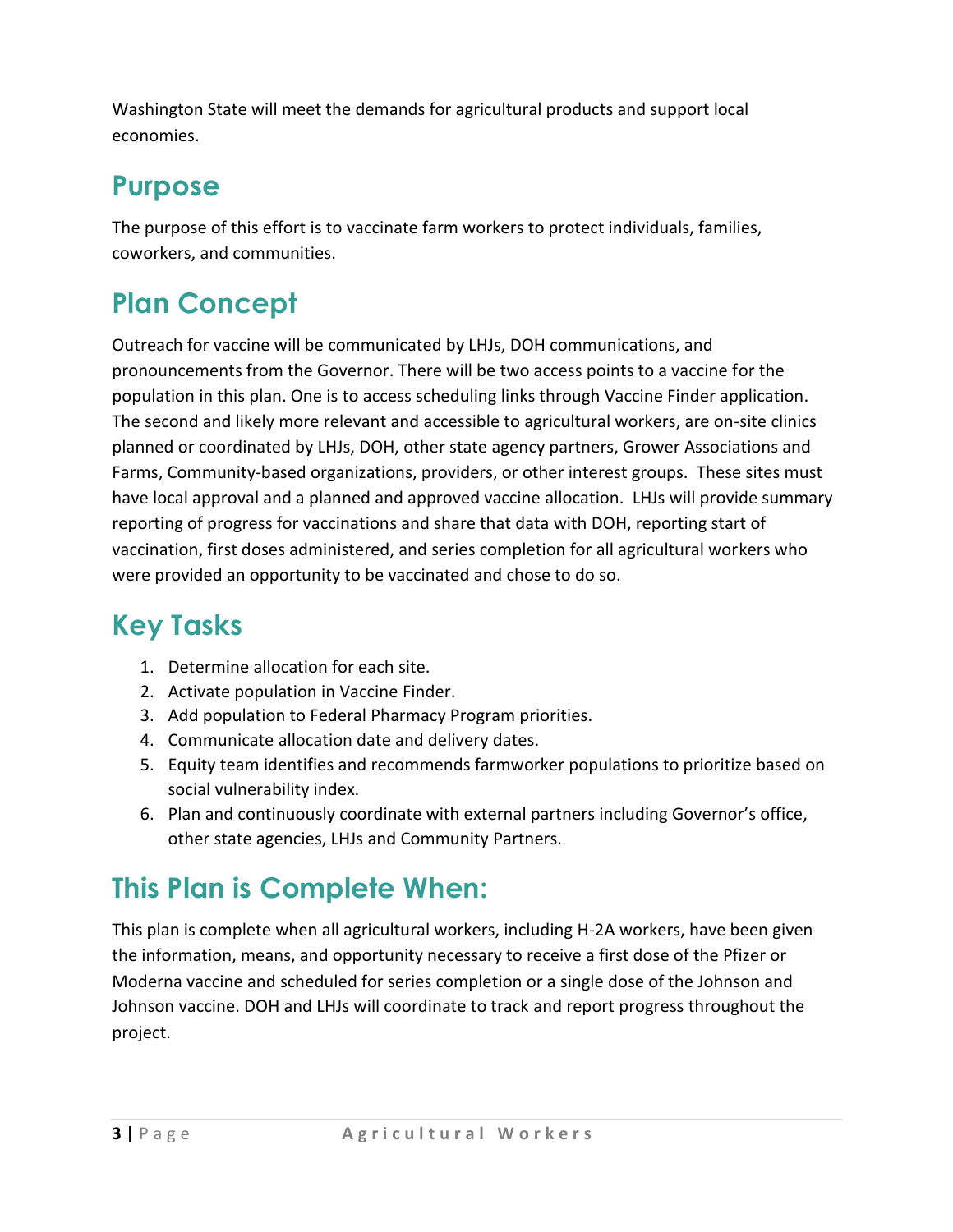### **Limitations and Constraints**

- 1. This project is limited by vaccine supply.
- 2. The fluctuation and seasonality of the agriculture work population complicates tracking and planning process for establishing vaccination clinics.
- 3. Trust issues with government agencies within this population requires significant outreach and education.

### <span id="page-7-0"></span>**Timeline / Milestones**

- $\checkmark$  Planning team identified and assigned.
- $\checkmark$  Project governance approved.
- ✓ Project Scope Approved (One-pager).
- $\checkmark$  Determine method for distribution by LHJ.
- $\checkmark$  Provider list approved.
- $\checkmark$  Plan approved.
- $\checkmark$  Begin first vaccinations.
- All first doses/J&J clinics complete.
- All second dose clinics complete.

### <span id="page-7-1"></span>**Partnership Support**

#### **DOH Actions / Responsibilities**

- 1. Determine the allocation framework.
- 2. Approve vaccine delivery means.
- 3. Allocate vaccine.
- 4. Coordinate all allocation, ordering, and CDC coordination for delivery of vaccine.
- 5. Coordinate with external partners on vaccination implementation and process. Respond to needs raised by partners.
- 6. Update public and external partners on progress with vaccination process, including data about the equity.
- 7. Support public information campaign on vaccination to reduce misinformation and address vaccine hesitancy in linguistically and culturally centered ways for Migrant and Seasonal Farmworkers.

#### **Providers' Actions / Responsibilities**

1. Work with LHJs, DOH, and the coordination team throughout the vaccination process for successful implementation. Convey needs to LHJs, DOH, and team to improve process.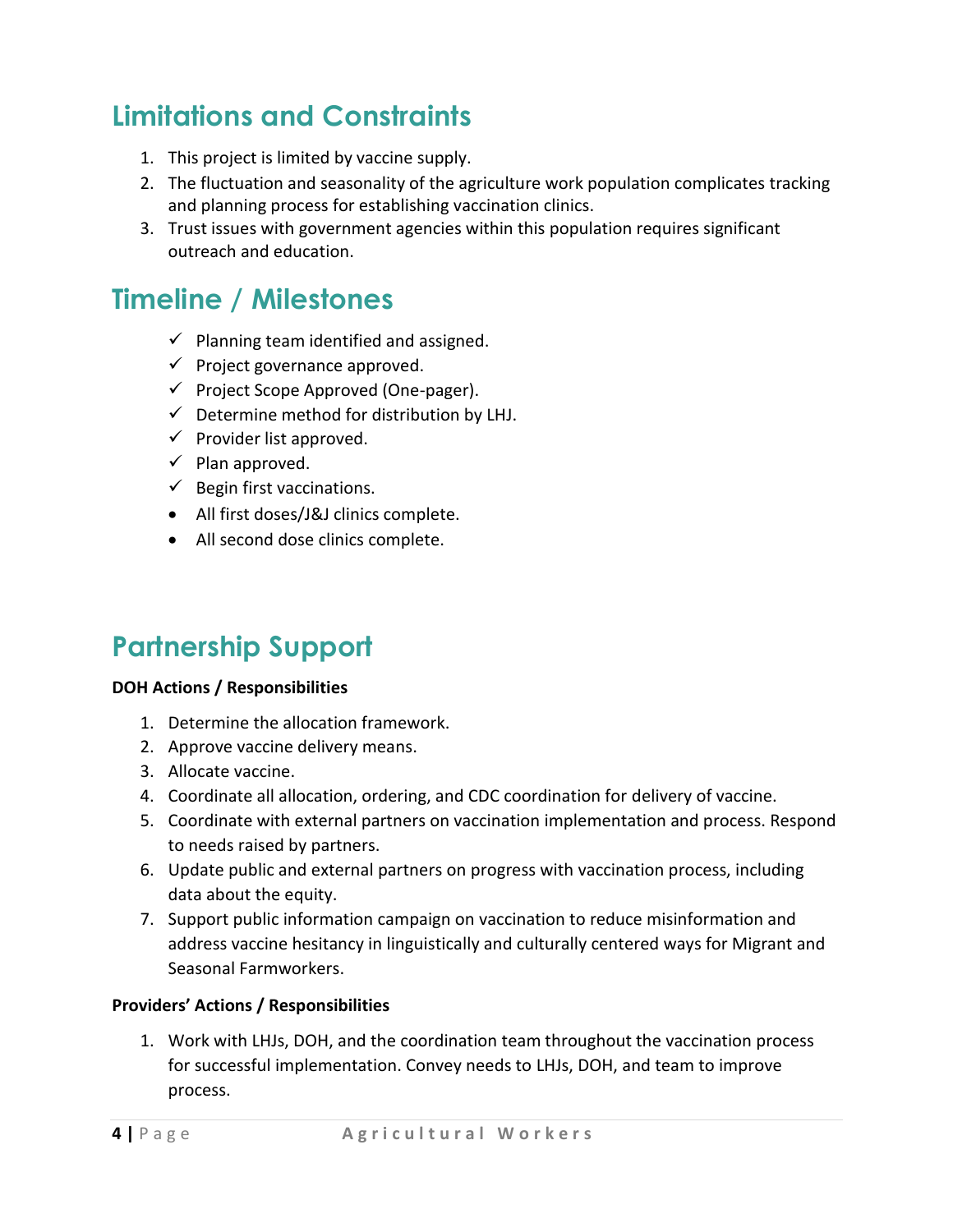- 2. Provide registration of incoming public for documentation. Use paper or electronic forms for proper documentation.
- 3. Provide vaccinators for on and off-site clinics.
- 4. Receive and manage administration kits and required supplies.
- 5. Receive and store vaccine.
- 6. Manage cold chain and vaccine transportation.
- 7. Administer vaccines to public efficiently.
- 8. Dispose of medical waste.
- 9. Provide sharps containers.
- 10. Upload administration data within 72 hours of vaccination.
- 11. Report inventories to Vaccine Finder, WA Health, and the Immunization Information System in a timely fashion as determined by federal and state guidelines.
- 12. Monitor and track distribution of vaccines to the public.
- 13. Monitor the post vaccination 15 minute and 30-minute holding areas with timers and coordinate with partners/crews to identify allergic reactions and take appropriate action.
- 14. Continually look for ways to improve vaccine distribution process.

#### **Partners' Actions / Responsibilities**

- 1. Work with DOH and coordination team throughout the vaccination process for successful implementation. Convey needs to DOH and team in order to improve process.
- 2. List essential staff that may need precautionary vaccines before engaging with the public.
- 3. Manage site for vaccinations.
- 4. Provide personnel to monitor and patrol the post-vaccine holding area for allergic reactions. Provide immediate intervention and call for additional helps as needed.
- 5. Provide transport capability on-site for significant allergic reactions or medial problems.
- 6. Provide fire protection capability on site for potential car or other fires.
- 7. Schedule vaccination events with Grower Associations and Farms, Community-based organizations, providers, or other interest groups.
- 8. Report first dose and series completions for all farmworkers who choose to be vaccinated.
- 9. Develop and ensure site security for workers and those receiving vaccinations through proactive patrols and positive engagement with public.

# <span id="page-8-0"></span>**Logistics**

#### **Allocation**

1. Allocate vaccine through state supply with dedicated doses coordinated based on scheduled appointments and community and on-site vaccination clinics.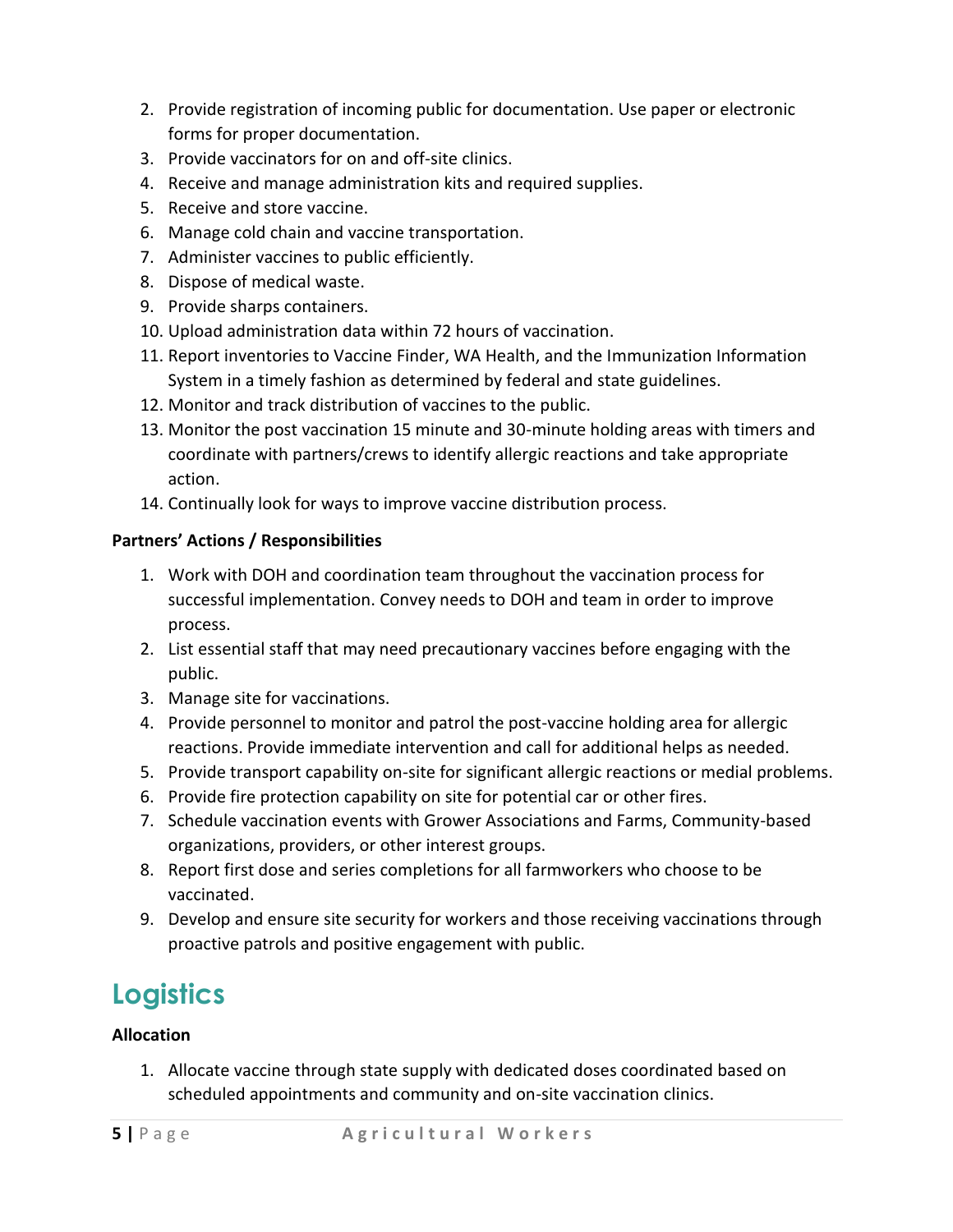2. Federal Pharmacy Program will receive vaccine as directed by CDC if prioritized by the Federal government and the Director of Vaccine Distribution.

#### **Community Point-In-Time Vaccination Clinics**

During the pandemic, LHJs and Community Health Centers (CHC) collaborated to provide pointin-time clinics for testing. Based on that successful experience, Community Point-In-Time Vaccination Clinics by LHJs and CHCs can be effective at making vaccinations accessible to vulnerable populations that include agricultural workers. By focusing on the community ethnic enclaves where agricultural worker families live, it will increase the chances that a larger proportion of agricultural workers gain access to the vaccines.

#### **On-Site Testing and Vaccine Coordination**

DOH is using Medical Teams International (MTI) to provide farmworker testing and outreach. Testing will be conducted as close to arrival as possible, and workers will be tested twice with a 7-day interval. The tests are using the Abbot BinaxNOW antigen test which can provide results in 15 minutes.

MTI is currently testing in the counties of Chelan, Douglas, Grant, Yakima, Benton and Franklin while working in partnership with LHJs and community health centers. They are considering kiosks and vans for additional capacity. MTI can also provide on-site testing at farms or temporary worker housing for incoming seasonal migrant agricultural workers.

In coordination of this work, the governor's office sector lead, led a weekly meeting between DOH, LNI, Dept. Of Agriculture, and Employment Security Division. Additionally, monthly separate coordination calls for growers, community advocacy groups and LHJs occur to share updates, socialite feedback, answer questions and improve processes.

MTI is in the process of getting approval to conduct mobile vaccination promotions. This would support the vaccination of an important subset of agricultural workers, foreign H-2A contract workers, that live in congregate settings and may get their groceries in the Ethnic Enclave Communities where domestic agricultural workers live. Further it is far more likely that domestic foremen and farm managers will benefit from these on-farm vaccination clinics. Absent of an order from the Secretary of Health mandating farms to allow on-farm vaccination, the DOH and MTI are dependent upon associations and growers allowing access to vaccinate on private property.

#### **High Throughput Sites**

High throughput sites may reach some agricultural workers, but many are excluded from acquiring the vaccine this way by transportation issues, work schedules, family obligations, an unfamiliarity with the process, and language barriers.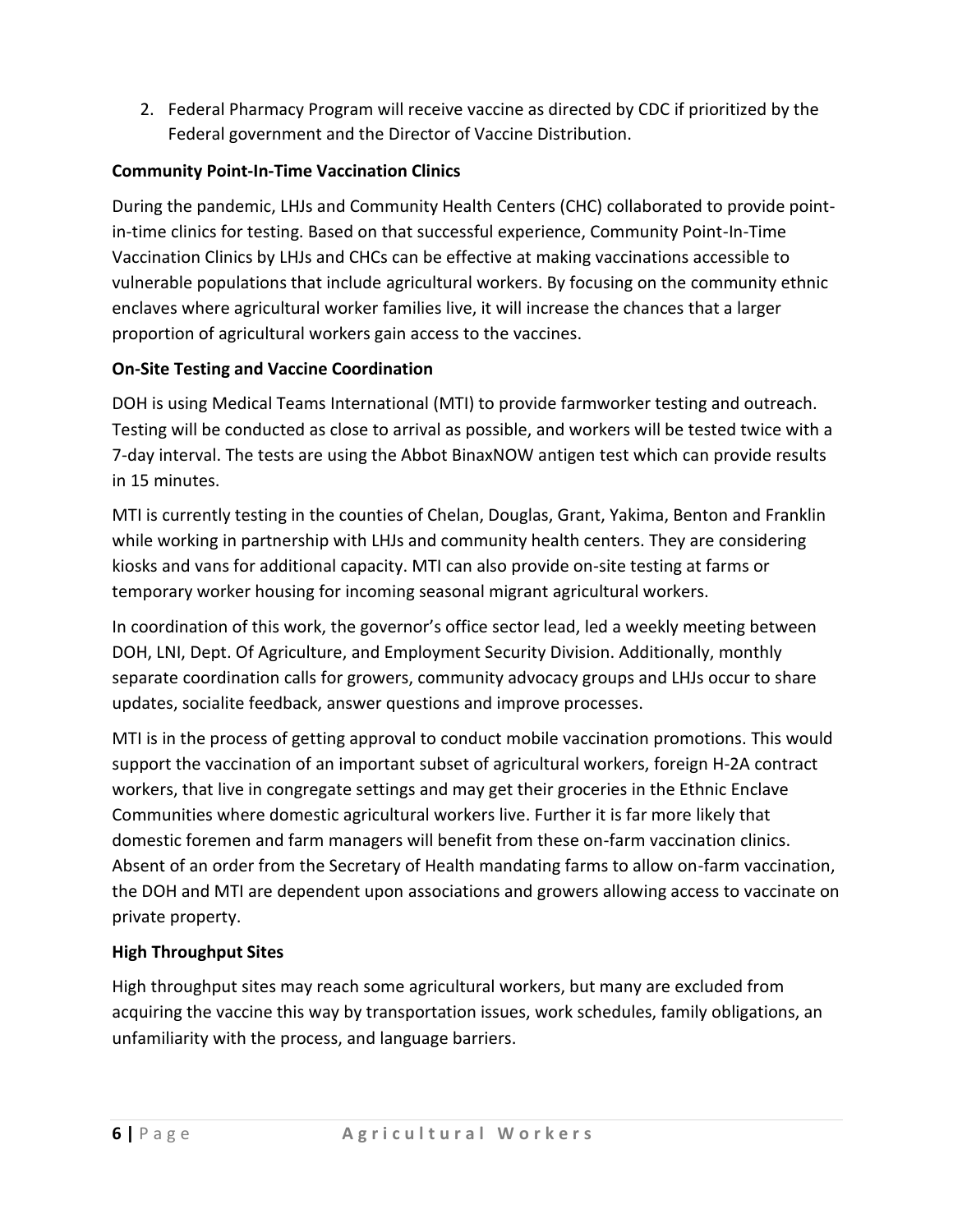#### **Examples of LHJ Requirements:**

- Yakima County LHJ will require supplemental On-Site vaccination on Farms that transport workers in congregate settings and fruit packing plants.
- Grant County LHJ will require supplemental On-Site vaccination on farms that transport workers in congregate settings or house workers in congregate settings.
- Skagit County LHJ will require supplemental on-site vaccination on farms that transport workers in congregate settings and at fruit packing plants.
- Walla Walla County LHJ will require supplemental on-site vaccination on farms that transport workers in congregate settings and at fruit packing plants.
- Whatcom County LHJ will require supplemental on-site vaccination on farms that transport workers in congregate settings and at fruit packing plants.
- Cowlitz County LHJ will require supplemental on-site vaccination at food processing plants.
- Okanogan County LHJ will require supplemental on-site vaccination on farms that transport workers in congregate settings.
- Klickitat County LHJ will require supplemental on-site vaccination on farms that transport workers in congregate settings.

Vaccine priorities will be influenced by the extent of outbreaks in agricultural counties, which are shown on the following map.

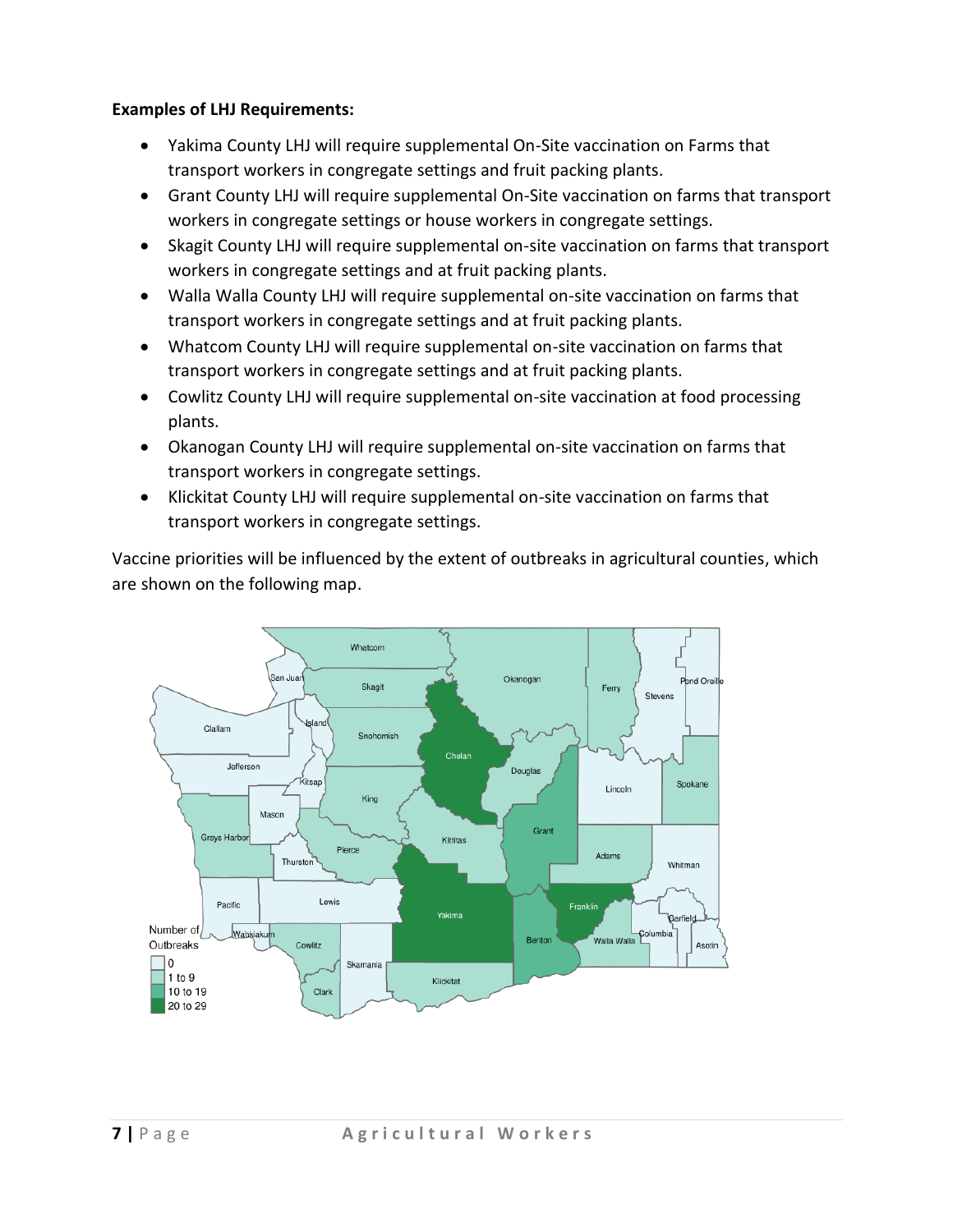#### **Farmworker Housing**

This map is a screenshot of the DOH Washington Tracking Network tool indicating the location



According to the COVID-19 Farmworker Study conducted during the fall peak harvest season in 2020, 13% of agricultural workers reported living in three types of congregate housing: apartments, houses, and trailers. The vast majority of those that had private dwellings lived in overcrowded trailers (55%), a smaller portion lived in houses. The agricultural workers who were contract workers tended to live in congregate settings in houses or apartments.

# <span id="page-11-0"></span>**Communications**

A communication strategy and coordination plan will exist between DOH, community partners, the Gov's office, other state agency partners, LHJs, Growers/Associations, providers, other states, and other federal agency partners to operationalize this plan until vaccination is completed.

DOH and LHJs will provide focused communication to communities directly through existing channels. DOH will provide broad communication to the public through existing channels. Messaging will be shared between the LHJs and DOH to ensure a consistent message.

The planning team will provide the population plan to DOH, government agencies and partners with briefing to the LHJs, and others as needed.

Direct communications between the planning team, allocations team, providers, Grower Associations and Farms, and Community-based organizations is authorized for the purposes of coordinating work and delivering vaccine.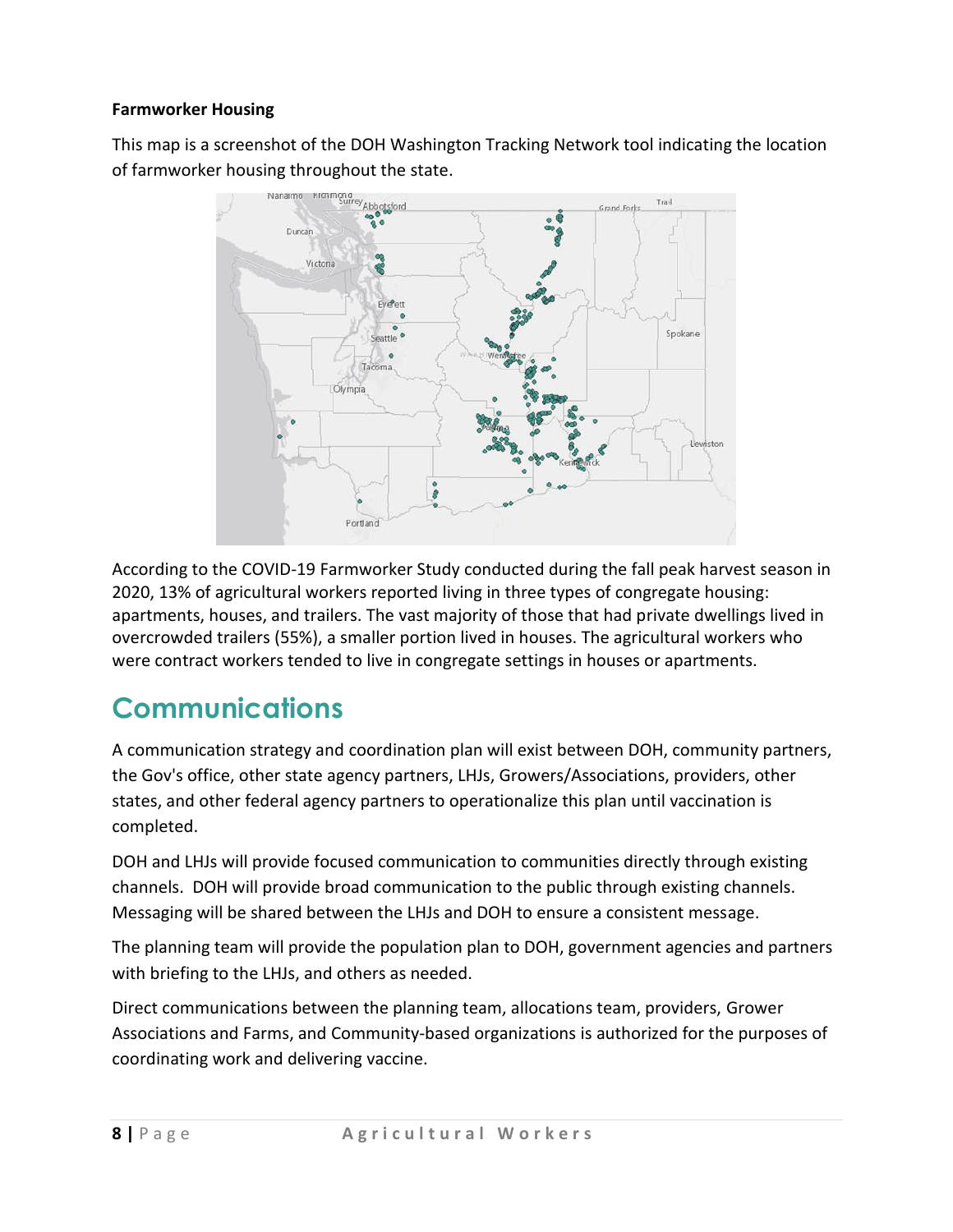Use local teams including Washington Coop Extension services, LHJs personnel, community health and outreach workers, Washington growers league staff, to contact farmers and farmworkers to schedule vaccinations.

#### **Key Channels**

(From the COVID-19 Farmworker Study of Washington 2020)

- Television is how most agricultural workers reported getting information about COVID-19 (67%)
- Worker Trainings are another way agricultural workers reported getting information about COVID-19 (48%).
- Social Media is the third highest way agricultural workers reported getting information about COVID-19 (46%).
- Family (36%)
- Spanish-Language Radio (35%)
- Community Health Clinics (30%)
- Friends (26%)
- Doctor (15%) May be due to lack of access to a personal doctor.

#### **What agricultural workers want to know**:

(From the COVID-19 Farmworker Study of Washington 2020)

- What emergency medical services are now available (91%)
- General Health Information (91%)
- How to reduce the risk of getting COVID-19 (87%)
- Mental Health Information (72%)
- How to get financial assistance (59%)

CDC Communication's Toolkits about Vaccine

- CDC COVID-19 Vaccine Community-Based Organizations Toolkit
- CDC COVID-19 Vaccination Communication Toolkit for Essential Workers

#### **Considerations**

Agricultural workers in Washington can come from several countries of origin including Mexico, Guatemala, Venezuela, El Salvador, Honduras, Cuba, Jamaica, Haiti, Philippines, Somalia, and Myanmar (Burma).

Identifying and supporting trusted messengers is key to providing outreach information to the community.

Need to understand and consider some farmworker's deep distrust of the government due to historical neglect and mistreatment.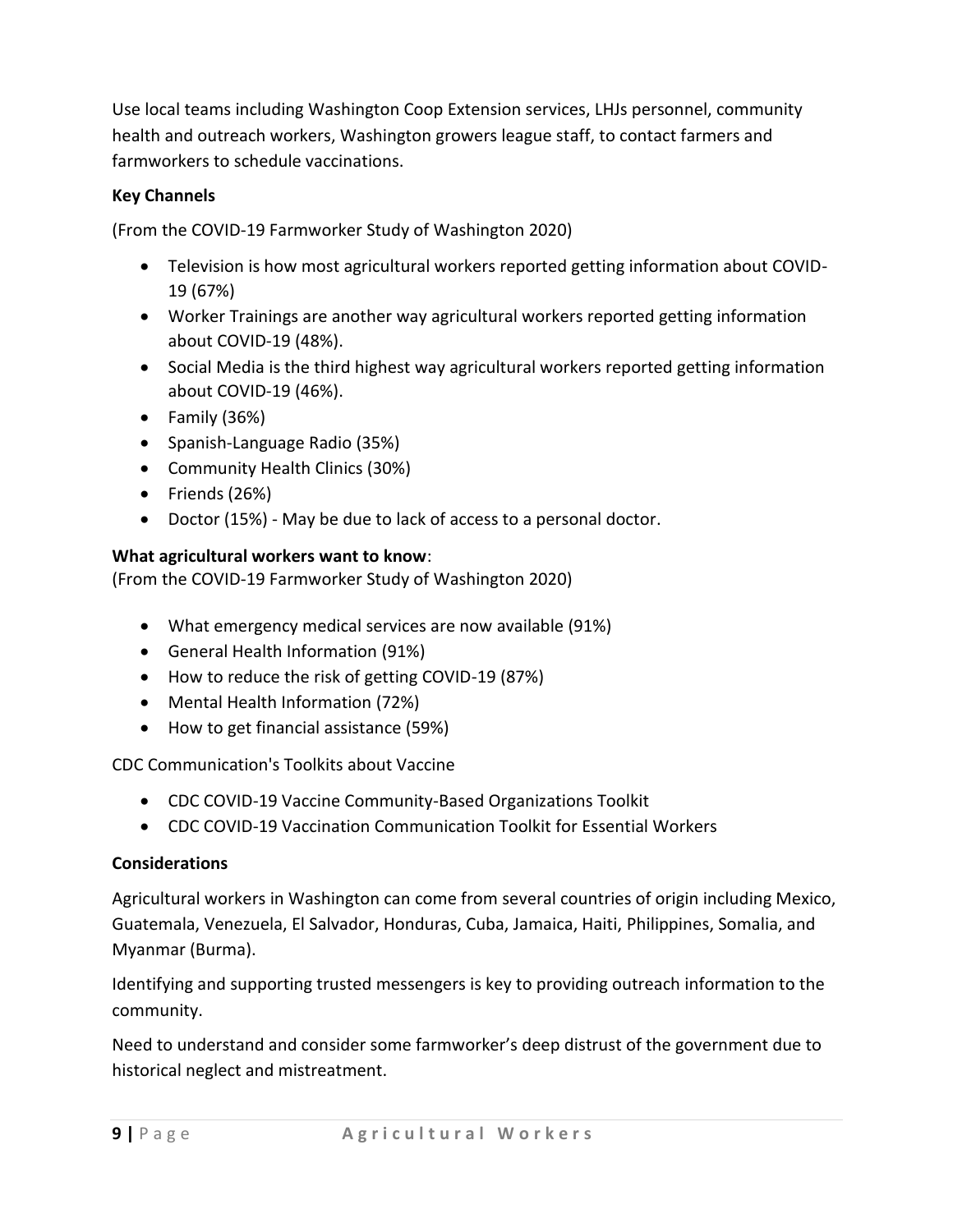Because communication flows are different for farmworkers, they might be more susceptible to misinformation and even disinformation, which means outreach must identify ways to provide trusted information quickly and effectively. This can be another role for trusted messengers.

Many community members live in multigenerational homes.

Many community members attend churches and organizations that cater to the area's immigrant and agricultural workforce.

Many community members live in congregate housing within Latino Rural Enclaves.

Immigrants and Refugees are susceptible to negative outcomes due to COVID-19 because of a multitude of reasons, including:

- Ethnicity.
- Limited English Proficiency.
- Limited access to healthcare.
- Essential worker status.
- Pre-existing co-morbidity factors.
- Economic status.
- Propensity to live in congregate housing.

There are an estimated 465,254 Limited English Proficiency Spanish-Speaking community members in Washington State. Among these are Limited Spanish Proficiency Indigenous language- speaking community members who speak Mixteco Alto, Mixteco Bajo, Triqui, Zapoteco, Akateco, Mam, Chuj, K'anjob'al and Aguateco.

The Mixteco people, from the Mexican state of Oaxaca, are one of the major groups in Washington State. Many of the agricultural workers speak a language other than Spanish as their first language. Assuming that a person from Latin-America only speaks Spanish is culturally insensitive and can create further confusion and distrust towards employers, governmental officials, and medical professionals.

### MESSAGING:

Vaccine

- Vaccines will help us end this pandemic
- Vaccines are provided at no cost.
- Anyone who lives or works in Washington State, regardless of immigration status, citizenship, residency or country of origin are eligible for vaccine.
- You will need to get two doses of Pfizer and Moderna, one dose of Johnson and Johnson.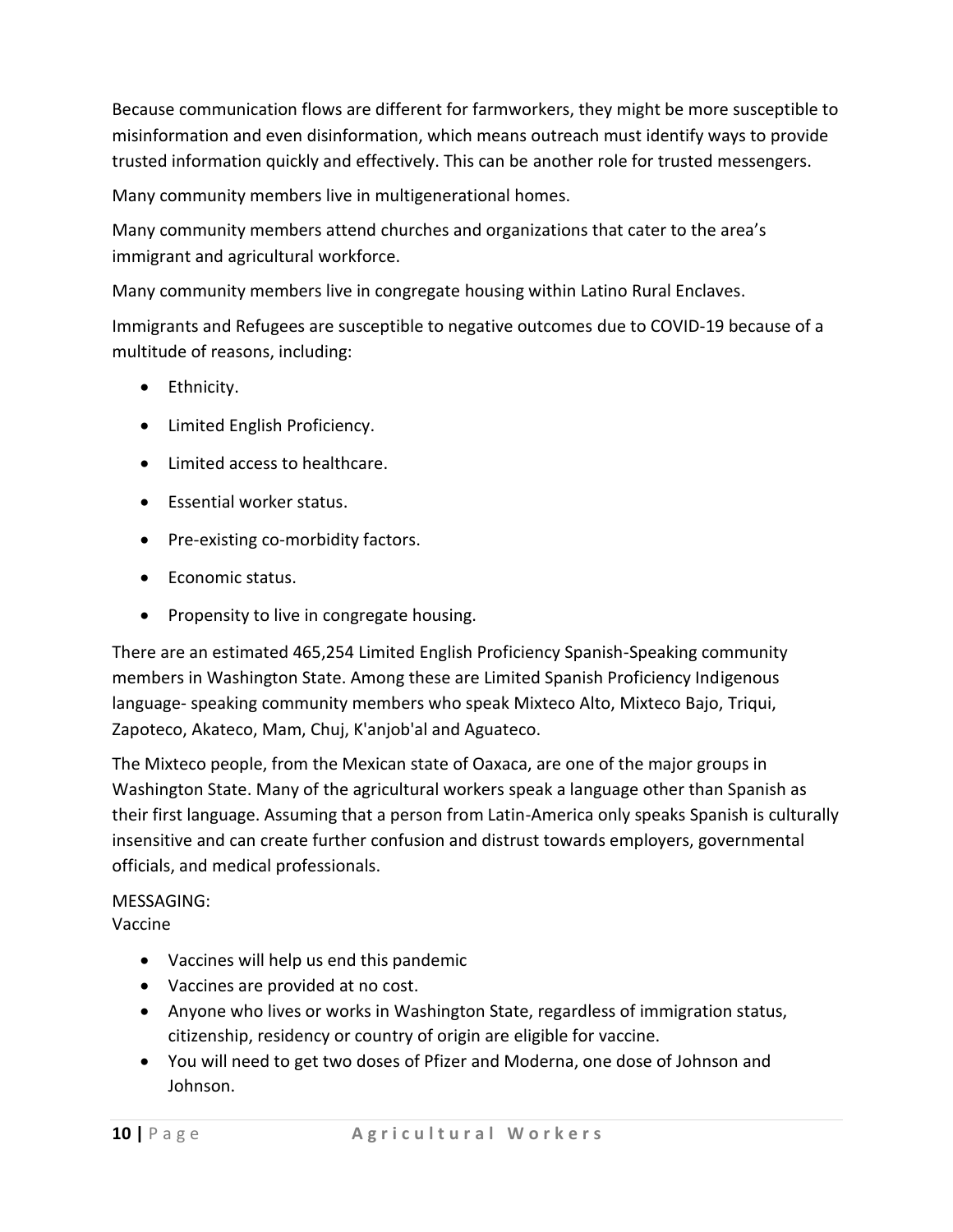- All three vaccines are highly safe and effective.
- People at highest risk will get the vaccine first.
- You may feel side effects, but this is normal. The side effects are similar for the three vaccines and are an indication that the vaccines are helping to build protection against disease.
- Stay Safe. "You may not have control over a lot of things in this pandemic, but you have control over getting vaccinated, wearing a mask, keeping your distance, and avoiding groups or gatherings."
- Getting fully vaccinated allows you to gather indoors with fully vaccinated people without wearing a face mask.
- Getting fully vaccinated allows you to visit unvaccinated family. If members are at low risk for severe covid-19.

#### COVID-19

- Know your numbers, seek help if needed (BMI, Cholesterol, Blood Glucose, Blood Pressure)
- BMI can serve as an important health indicator.
- Lowering BMI lowers the risk for diabetes.
- One out of every three adults have high cholesterol.
- Diabetes-management techniques include proper diet, lifestyle changes.
- Blood glucose is associated with diabetes.
- Blood Pressure is affected by weight, diet, exercise, and genetics.
- A normal blood pressure is less than 120/80.
- 1 out of every 3 Americans suffer from hypertension (High Blood Pressure).
- Improving built environment, improves overall public health.
- Beyond an emergency response, we need your help to improve a variety of capacities including: The Healthcare System, Statewide Broadband, Affordable Housing, Business Solvency, Online Education, Distributed Work, Food Security, and Social Services.
- Wash your hands.
- Wear a cloth face covering.
- Use hand sanitizer.
- Keep your distance (Six feet or two meters).
- Cover your coughs and sneezes.
- Do not touch your face!
- Do not share personal items with anyone.
- Know what the symptoms of COVID-19 are and know when to call 9-1-1.
- If you are exposed to COVID-19, 1. Stay Home, 2. Watch for symptoms.
- Symptoms appear 2 to 14 days after exposure.
- If you have COVID-19 or COVID-19 symptoms, 1. Stay Home, 2. Do not go to work or visit with others, 3. Call your doctor if you have symptoms.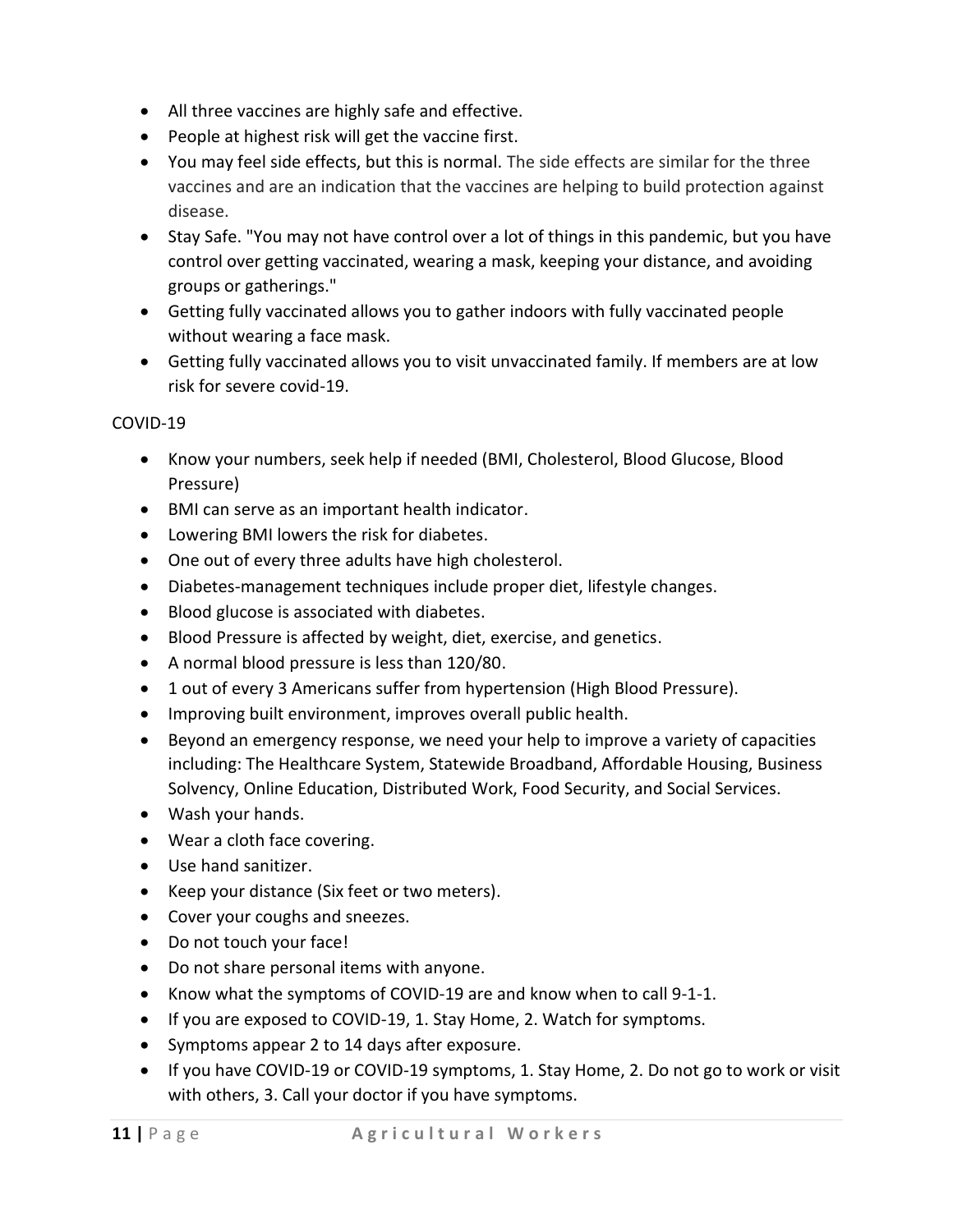- Stay in isolation until three days after your fever is gone without using medicine and your other symptoms have improved and ten days after your symptoms started.
- If you become sick with COVID-19, participate in a public health interview as you recover, this will help warn others of the possibility of having contracted the illness.
- If you become sick with COVID-19, stay home except to get medical care.
- If you become sick with COVID-19, protect your household by isolating yourself from people and animals in your home.
- Isolation is what you do if you have COVID-19 symptoms or have tested positive. Isolation means you stay home and away from others until you are no longer sick.
- Quarantine is what you do if you were in close contact with someone who tested positive for COVID-19. It means you stay home and away from others until the risk of infecting other people no longer exists. Quarantine becomes isolation if you later test positive for COVID-19 or develop symptoms.
- Family members may not have permission to visit their loved ones in the hospital because of potential exposure.
- 80% of symptomatic COVID-19 cases are mild, 20% require hospitalization.
- There are serious health impacts from COVID-19, even for more mild cases.

#### Daily Life

- Leave work items and shoes outside.
- Wait to hug family members until you have disinfected.
- Only make needed trips.
- Disinfect frequently touched surfaces.
- Save some for you neighbors.
- Play outside.
- Open windows often in your home.
- Consider mail-order medications.
- Create an emergency contact list.
- Get to know your neighbors.
- Feeding your baby human milk (breastmilk) is recommended.
- You should cancel or postpone in-person visits.
- It is best to cancel or postpone any vacation plans that involve traveling or being around people.
- There is no evidence that people can get sick from their pets.
- Engage in activities that support your health and help you relax. This may include exercise, meditation, prayer, or talking with friends and family.
- Maintain routines related to meals and bedtimes.
- Make sure you know where you and your loved one's important documents are stored.
- Communicate with children based on each child's age and developmental level when deciding what information to share with them.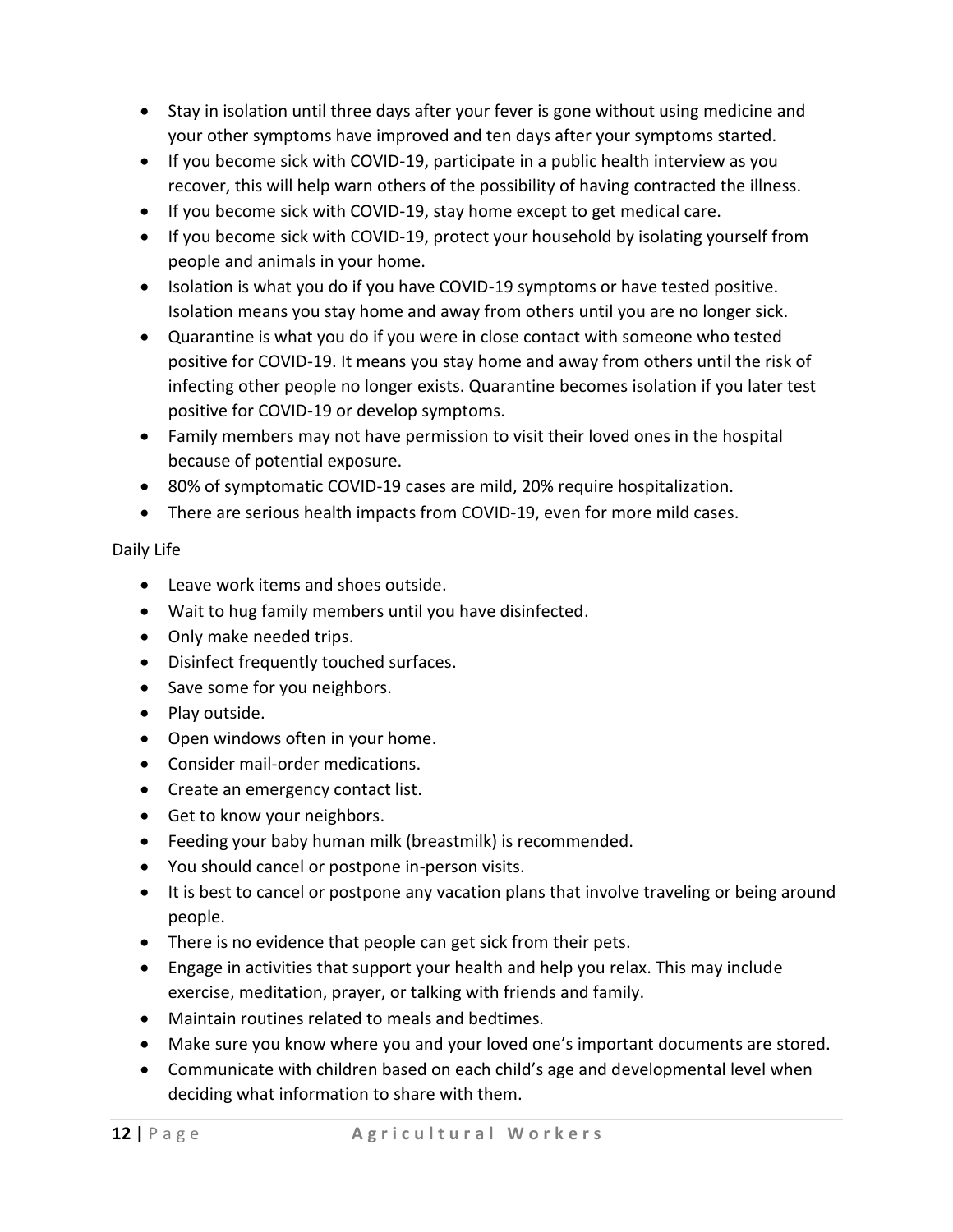- Explain to children that most people get better.
- If your loved one is very sick, do not provide false assurance. If a death occurs, explain what happened using simple and clear language.
- Remember that children are likely to model the emotional reactions of adult caregivers.

At Work

- Food has not been identified as a likely source of COVID-19 infection at this time.
- Money is not likely a primary mode of transmission of coronavirus according to the CDC.
- The inability to physically distance at the workplace increases your susceptibility to spread COVID-19.
- Increase hand hygiene.
- Face coverings help reduce the risk of spreading COVID-19.
- Clean and sanitize the workplace regularly.
- People with COVID-19 can spread the illness even when they feel or look well.
- You are at higher risk of contracting COVID-19 if you work in an environment where you cannot practice physical distancing.
- You are at higher risk of contracting COVID-19 if you live in congregate housing.
- COVID-19 infection containment cannot be successful in congregate housing.

Anti-stigma

- COVID-19 is not at all connected with race, ethnicity, or nationality.
- Stigma will not help to fight the illness.
- Stay informed, help keep rumors and misinformation from spreading.
- People with COVID-19 can spread the illness even when they feel or look well.
- COVID-19 does not discriminate.
- Young, healthy individuals in good physical shape can also become gravely ill.

# <span id="page-16-0"></span>**Equity in COVID-19 Vaccine Program for Agricultural Workers**

GOAL: Ensure equitable distribution of the vaccine to the communities most disproportionately impacted by COVID-19

Role of the State Department of Health (DOH): DOH is the lead entity for vaccine distribution. They issue prioritization guidance, based on recommendations from the CDC, to determine phases of eligibility – which populations will be eligible at what point in time for limited doses. In addition, they enroll providers as vaccinators, determine allocation of doses among those providers in consultation with local public health agencies, transmit provider orders to the CDC for processing, and support the statewide Immunization Information System for required reporting of COVID-19 vaccine doses administered by facility. The state is also responsible to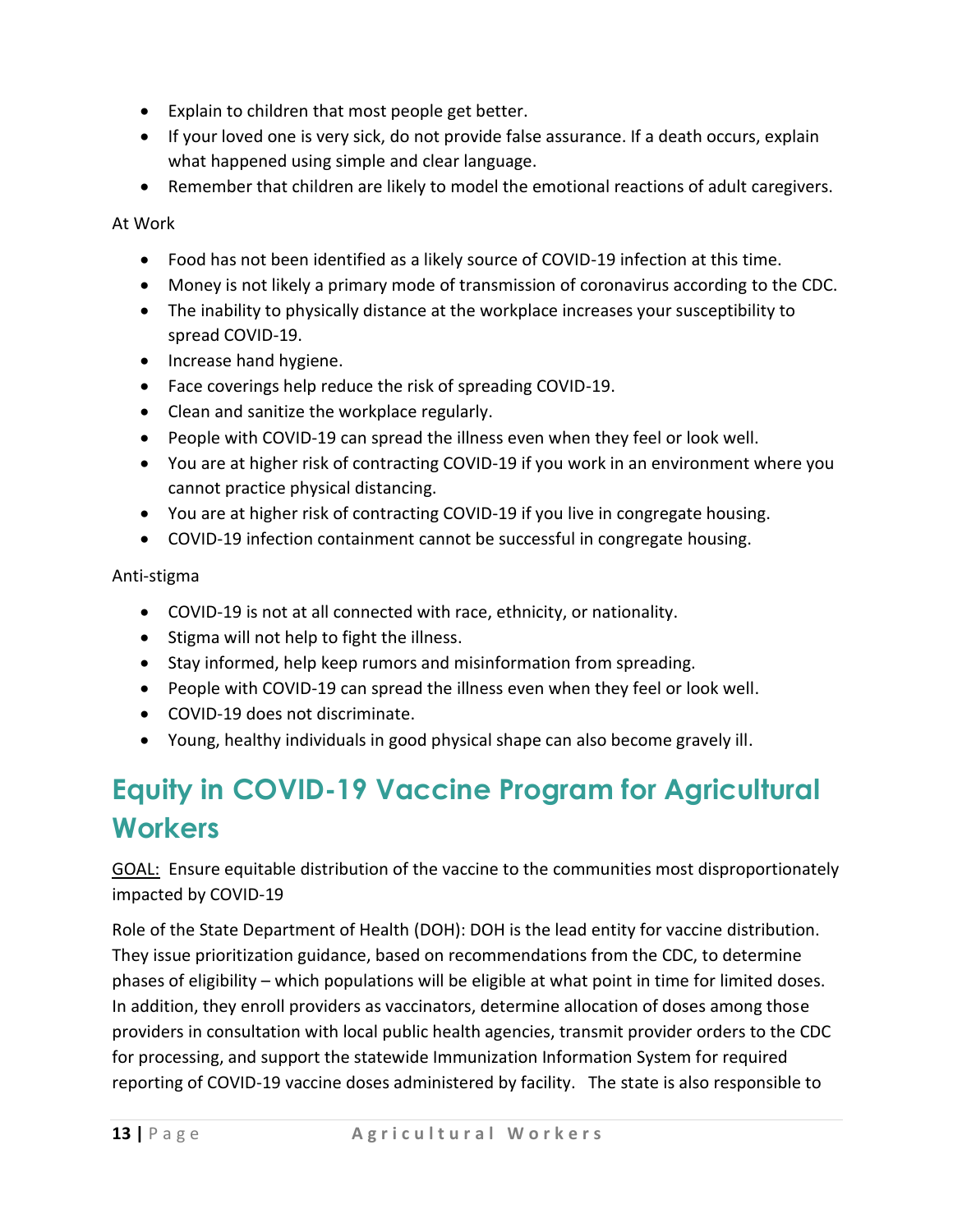bridge the gap in local, regional capacity/ability to meet the goal through alternative solutions such as state run/sponsored mass vaccination clinics, utilization of the National Guard or other State resources, etc.

DOH is committed to the following equity strategies to increase reach, access, and uptake of COVID-19 vaccination among agricultural workers. While these strategies pertain to DOH, Local Health Jurisdictions and other partners are highly encouraged to incorporate as many of the strategies as possible. The tactics that are DOH's alone are highlighted in gray.

#### **Strategy 1: Engage communities and foster opportunities for collaboration to inform vaccine planning and allocation.**

- Solicit community partner feedback on the implementation of the vaccination plan.
- Promote community participation in the COVID-19 Vaccine Implementation Collaborative.
- Coordinate and deliver presentations to community partners and coalitions.
- Identify opportunities for individual Local Health Jurisdictions (LHJ), community based/grassroots organizations, and DOH to address gaps in outreach to agricultural workers.

#### **Strategy 2: Integrate a pro-equity approach into vaccine allocation and distribution**.

- Support LHJs in ensuring equitable access and prioritized allocation to agricultural worker communities.
- Prioritize allocation and support to providers who effectively serve agricultural workers.
- Utilize Medical Teams International (MTI) to conduct mobile vaccination clinics to reach agricultural workers that may not be independently mobile enough to get to another clinic sites.
- Proactively address access barriers and know accommodation needs of community (language access; accessibly needs for people with disabilities)
- Eliminate documentation requirements.
- Create an equity-informed extra doses plan.
- Provide transportation assistance.
- Provide other alternative and accessible options for getting vaccine.
- Provide weekend and extended hours.
- Offer advanced scheduling to community partners.
- Reserve vaccine appointment slots for community-based appointment scheduling and phone-based scheduling.
- Partner with trusted community organizations and leaders to co-sponsor vaccine events and conduct outreach.
- Promote vaccine education through the farmworkers project to workers at nurseries, as well as migrant and seasonal farm workers who live in its service area year-round.
- Offer paid time for workers to receive vaccination.
- Provide community representative staffing and volunteers at clinic sites.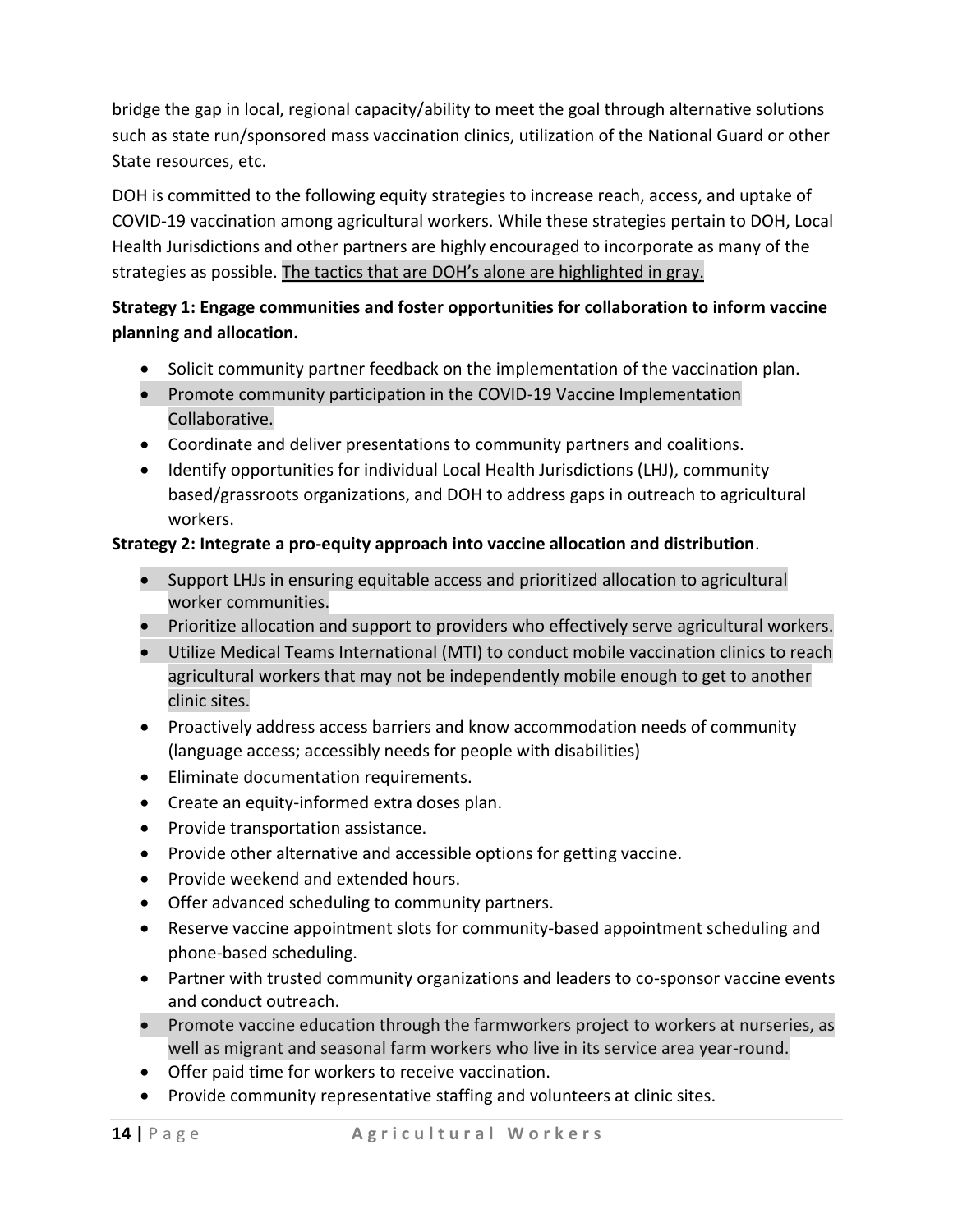#### **Strategy 3: Invest in and leverage trusted community leaders, messengers, and organizations.**

- Identify and assess funding and resource needs of grassroots community-based organizations for conducting outreach, education, and vaccine appointment assistance to agricultural workers.
- Address misinformation and disinformation by identifying outreach methods for providing trusted information quickly and effectively and through trusted messengers.
- Partner with trusted leaders and community organizations and media to do outreach and get information out to the community and address vaccine hesitancy.
- Partner with faith-based leaders, organizations, and churches that cater to the area's immigrant and agricultural workforce.
- Utilize community key channels for messaging and communications (TV, worker trainings, social media, family, Spanish-language radio, community health clinics, friend, and doctor).
- Work with community partners to identify the ethnicity and languages spoken by agricultural workers to conduct outreach and ensure engagement efforts reach agricultural workers who may be outside of the Latinx community.

#### **Strategy 4: Ensure all communications, education, and outreach efforts are culturally and linguistically appropriate and accessible.**

- Develop plain talk documents and apply CLAS standards.
- Ensure all outreach materials and information are available in Spanish as well as the indigenous languages including but not limited to: Mixteco Alto, Mixteco Bajo, Triqui, Zapoteco, Akateco, Mam, Chuj, K'anjob'al and Aguateco and presenting information in other forms other than written language (videos, infographics, etc.). [DOH site filter by](https://www.doh.wa.gov/Emergencies/COVID19/ResourcesandRecommendations#tracing)  [language](https://www.doh.wa.gov/Emergencies/COVID19/ResourcesandRecommendations#tracing)
- Ensure incorporation of focused messaging on the availability of the vaccine regardless of immigration status.
- Identify methods for sharing information with community members that may not have access to the internet or a computer.
- Identify the top 10 languages spoken among agricultural workers in area to ensure communication is linguistically appropriate and reflective of communities.
- Ensure community representative staffing and volunteers for education, outreach, communication and in-person interpretation available on site.

#### **Strategy 5: Strengthen the public health system's ability to center communities in vaccine outreach and access.**

- Utilize equitable site planning tool.
- Support LHJs in their use of the Social Vulnerability Index (SVI) for vaccination site placement within communities; in partnering with community-based organizations; and leveraging available mobile vaccination units, etc.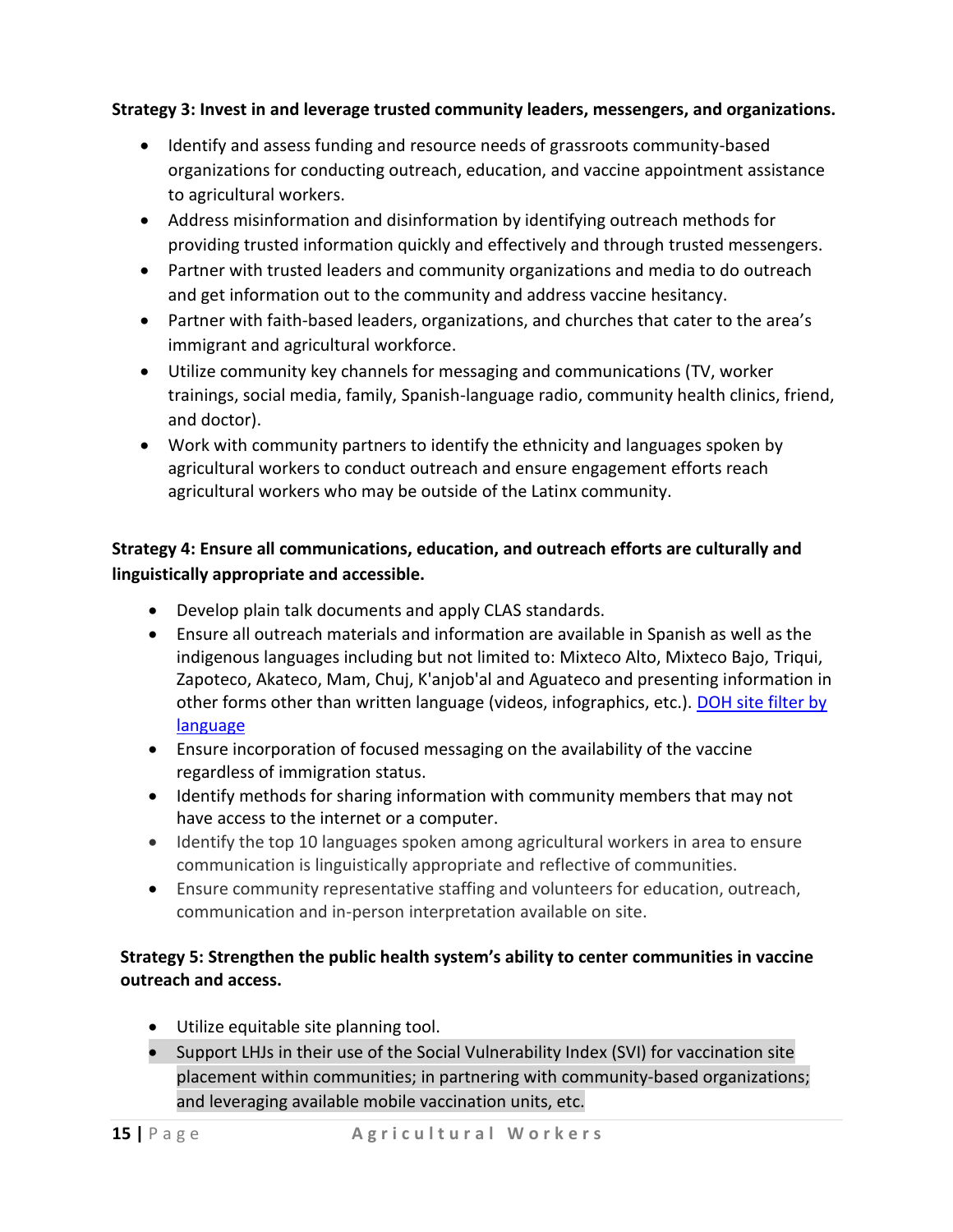**Strategy 6: Foster opportunities for partnership with trusted community-based organizations.**

- Leverage the Vaccine Implementation Collaborative to work with community members, leaders, and organizations as well as vaccine implementation partners to support COVID-19 vaccine planning and implementation efforts as guided by state and federal guidance.
- Prioritize and center the needs, requests, feedback, recommendations, and participation from communities and sectors most impacted by COVID-19 including agricultural workers to ensure vaccine implementation and outreach efforts are community driven.
- Share COVID-19 vaccine updates, planning, and materials with Collaborative members.

#### **Strategy 7: Support a trauma-informed approach to vaccine communications and engagement.**

• Acknowledge the role of long-standing systemic health and social inequities and agricultural workers' deep distrust of the government due to historical neglect and mistreatment - utilize trusted community messengers and community representative staff and volunteers at sites.

### **Annexes**

#### **Annex A: Occupation Codes**

#### Occupation Census Alpha Index Lookup

| Beginning:<br>$\checkmark$<br>Farmwor<br>Next 1-16/16<br><b>Find</b><br>Prev<br>Title<br><b>NAICS Restriction</b><br>Occ Code Census Restriction<br>GOV, PR or WP 112, 115<br>Farming<br>6050<br>GOV, PR or WP 0180, 0290 | SOC<br>45-2093<br>11-9013<br>11-9013 |
|---------------------------------------------------------------------------------------------------------------------------------------------------------------------------------------------------------------------------|--------------------------------------|
|                                                                                                                                                                                                                           |                                      |
|                                                                                                                                                                                                                           |                                      |
|                                                                                                                                                                                                                           |                                      |
| Farmworker \ N.S.<br>0205<br>OBI 0170, 0180, 0290<br>OBI 111, 112, 115                                                                                                                                                    |                                      |
| Farmworker \ N.S.<br>0205<br>OBNI 0170, 0180, 0290<br>OBNI 111, 112, 115                                                                                                                                                  |                                      |
| Farmworker \ N.S.<br>6050<br>GOV, PR. WP. BLANK 0170<br>GOV. PR. WP. BLANK 111                                                                                                                                            | 45-2092                              |
| Farmworker \ N.S.<br>6050<br>GOV, PR, WP, BLANK 0180, 0290<br>GOV, PR, WP, BLANK 112, 115                                                                                                                                 | 45-2093                              |
| 6050<br>0170,0290<br>111, 115<br>Farmworker, Bulb                                                                                                                                                                         | 45-2092                              |
| Farmworker, Crop or Grain<br>6050<br>0170,0290<br>111, 115                                                                                                                                                                | 45-2092                              |
| Farmworker, Dairy, Exc. Machine Operator<br>6050<br>0180,0290<br>112, 115                                                                                                                                                 | 45-2093                              |
| Farmworker, Dairy, Machine Operator<br>6050                                                                                                                                                                               | 45-2091                              |
| Farmworker, Frog or Oyster<br>6050                                                                                                                                                                                        | 45-2093                              |
| Farmworker, Fruit or Nut<br>0170,0290<br>111, 115<br>6050                                                                                                                                                                 | 45-2092                              |
| Farmworker, General or N.S.<br>6050<br>0170,0290<br>111, 115                                                                                                                                                              | 45-2092                              |
| Farmworker, General or N.S.<br>6050<br>0180<br>112                                                                                                                                                                        | 45-2093                              |
| Farmworker, Horticultural<br>6050<br>0170<br>111                                                                                                                                                                          | 45-2092                              |
| Farmworker, Livestock<br>6050<br>0180<br>112                                                                                                                                                                              | 45-2093                              |
| Farmworker, Machine Operator<br>6050                                                                                                                                                                                      | 45-2091                              |
| Farmworker, Poultry<br>6050<br>0180<br>112                                                                                                                                                                                | 45-2093                              |
| Faro Dealer<br>4400<br>(8590)<br>(7132)                                                                                                                                                                                   | 39-3011                              |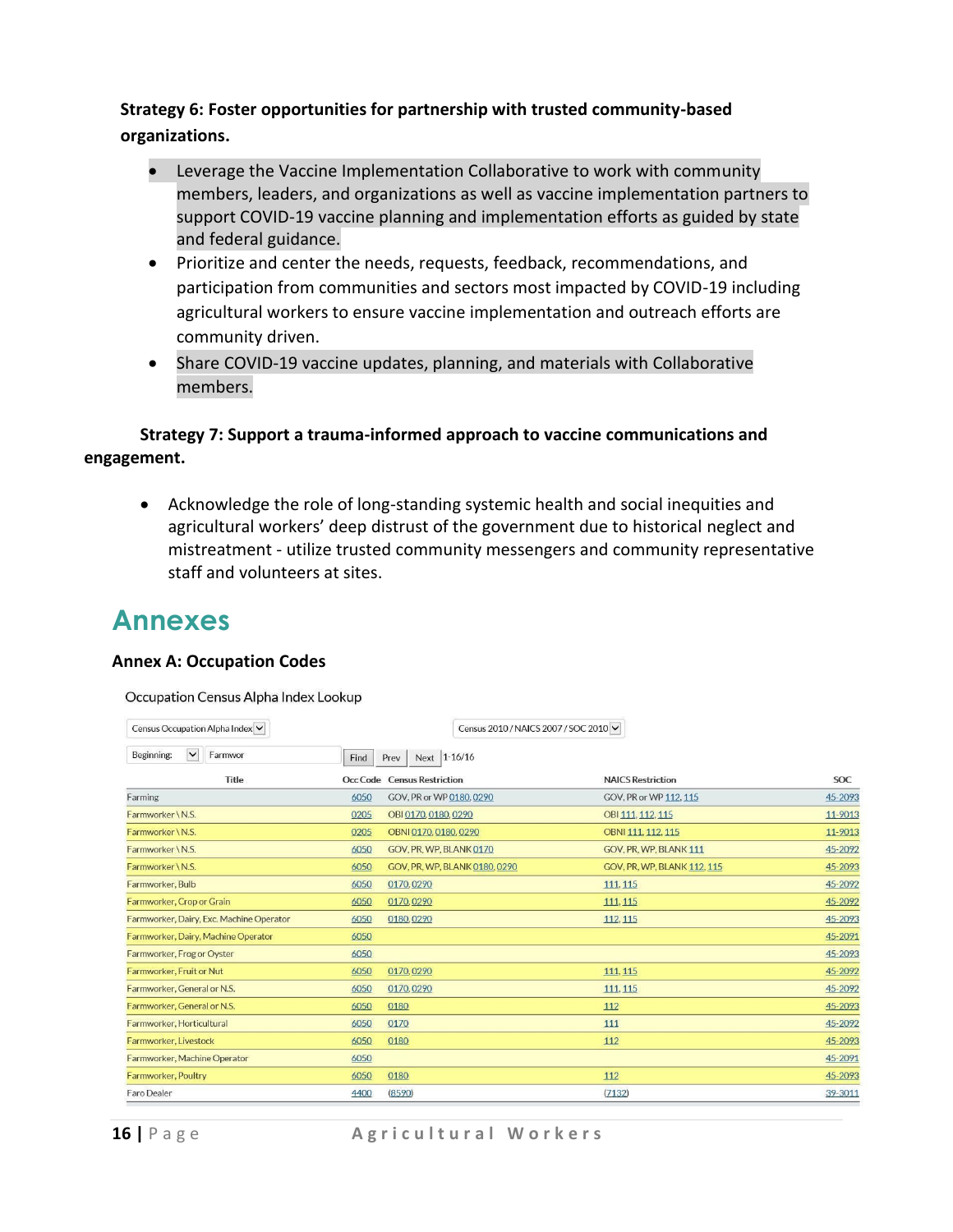### **Annex B: Key Partners and Roles**

| <b>Key partners</b>                                                                                                                                                                                                                                                                                                                                                                                                                                                         | <b>Role</b>                                                                                                                                                                                                                                                                                                                                                                                                                                                                                                                                                          |  |  |  |  |  |
|-----------------------------------------------------------------------------------------------------------------------------------------------------------------------------------------------------------------------------------------------------------------------------------------------------------------------------------------------------------------------------------------------------------------------------------------------------------------------------|----------------------------------------------------------------------------------------------------------------------------------------------------------------------------------------------------------------------------------------------------------------------------------------------------------------------------------------------------------------------------------------------------------------------------------------------------------------------------------------------------------------------------------------------------------------------|--|--|--|--|--|
|                                                                                                                                                                                                                                                                                                                                                                                                                                                                             | <b>VACCINATION CLINICS</b>                                                                                                                                                                                                                                                                                                                                                                                                                                                                                                                                           |  |  |  |  |  |
| <b>Local Health Jurisdictions</b><br>Map of local health jurisdictions in WA                                                                                                                                                                                                                                                                                                                                                                                                | Provide Statewide Community Wide<br>٠<br>Vaccination efforts in LHJ.<br>Stay up to date on WA DOH services and<br>$\bullet$<br>resources.<br>Enter vaccination data from MTI into<br>$\bullet$<br><b>CREST or WDRS.</b><br>Coordinate with Contractor (MTI) and<br>$\bullet$<br>DOH Staff.<br>Disseminate communication materials<br>$\bullet$<br>prepared by DOH and Governor's office<br>to communities.<br>If High Throughput Site is in LHJ, this will<br>be the primary means of vaccination to<br>be supplemented by the agricultural<br>worker plan strategy. |  |  |  |  |  |
| <b>Community Health Centers</b><br>Yakima Farm Workers Clinic<br>Moses Lake Community Health Center<br><b>Quincy Community Health Center</b><br>Columbia Basin Health Association<br><b>Tri-Cities Community Health</b><br>Columbia Valley Community Health<br>$\bullet$<br><b>Family Health Centers</b><br>$\bullet$<br><b>Mattawa Medical Center</b><br>Sea Mar Community Health Centers<br>Community Health of Central Washington<br>Yakima Neighborhood Health Services | Provide Point-in-time and On-Site<br>$\bullet$<br>vaccination clinics in Ethnic Enclave<br>communities, Farms, and Employer<br>owned farmworker housing.<br>Assist MTI with cultural sensitivity and<br>٠<br>language resources.<br>Provide health education with<br>$\bullet$<br>community members at participating<br>farms.                                                                                                                                                                                                                                       |  |  |  |  |  |
| <b>Additional Clinics for Consideration</b>                                                                                                                                                                                                                                                                                                                                                                                                                                 |                                                                                                                                                                                                                                                                                                                                                                                                                                                                                                                                                                      |  |  |  |  |  |
| Yakima Worker Care, Yakima<br>Astria Regional Medical Center, Yakima<br>Virginia Mason Yakima Memorial<br>Hospital, Yakima<br>Yakima Worker Care, Yakima<br>Toppenish Medica-Dental Clinic, Yakima<br>Astria Toppenish Hospital, Yakima                                                                                                                                                                                                                                     |                                                                                                                                                                                                                                                                                                                                                                                                                                                                                                                                                                      |  |  |  |  |  |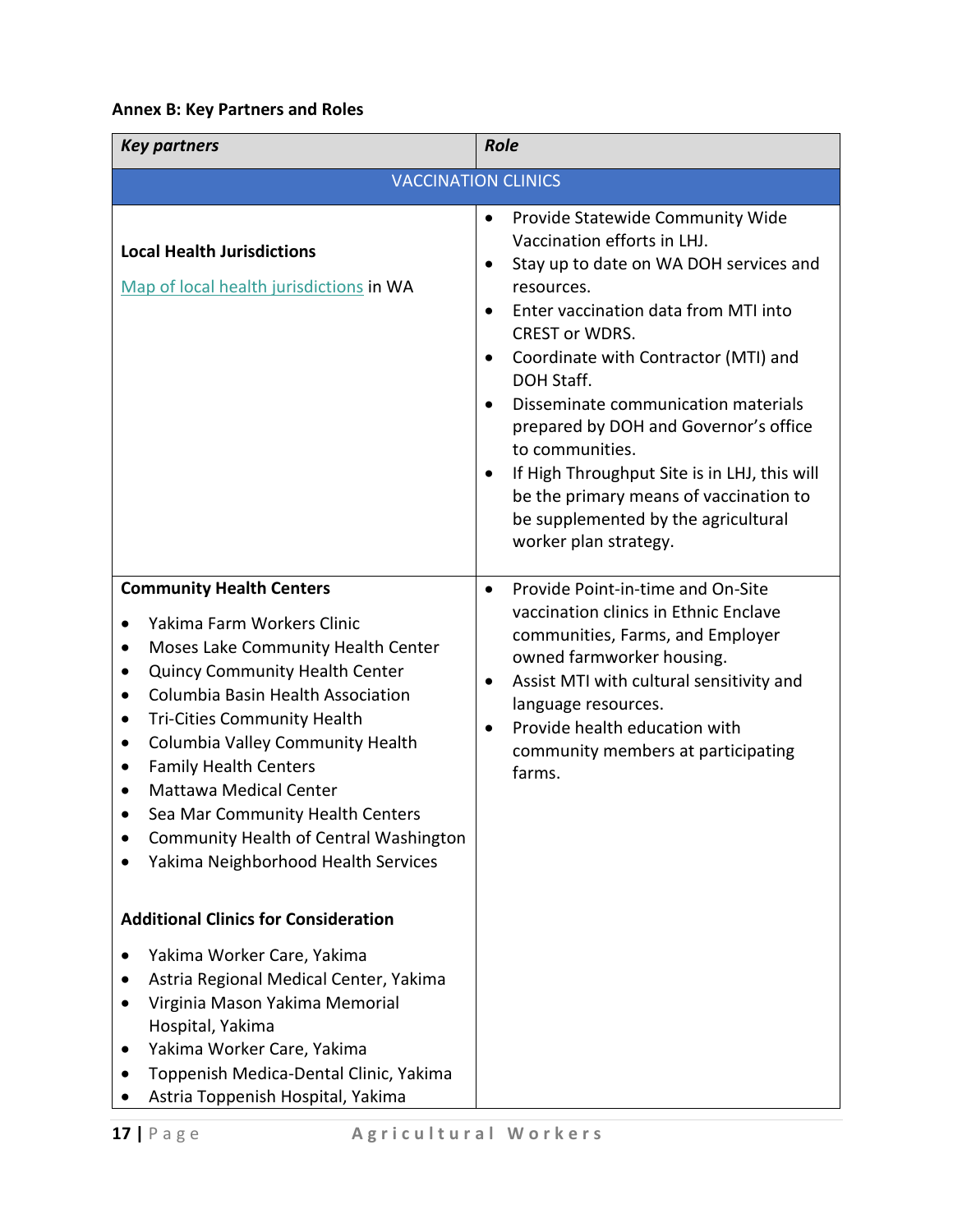| Astria Sunnyside Hospital, Sunnyside<br>$\bullet$<br>Sunnyside Immediate Care, YVFWC,<br>$\bullet$<br>Yakima |  |
|--------------------------------------------------------------------------------------------------------------|--|
|                                                                                                              |  |
| Sunnyside Worker Care, Yakima<br>٠                                                                           |  |
| Grandview Yakima Valley Farm Workers<br>٠                                                                    |  |
| Clinic, Yakima                                                                                               |  |
| Prosser Memorial Health, Benton<br>$\bullet$<br>Zirkle Fruit Anovaworks Clinic Prosser,<br>٠                 |  |
| Yakima                                                                                                       |  |
| Lourdes Occupational Health Pasco,<br>$\bullet$<br>Franklin                                                  |  |
| Lourdes Medical Center, Franklin<br>٠                                                                        |  |
| Lourdes Urgent Care Pasco, Franklin<br>$\bullet$                                                             |  |
| Confluence Health Royal City, Grant<br>٠                                                                     |  |
| Mattawa Community Clinic, Grant<br>$\bullet$                                                                 |  |
| Wahluke Clinic - Columbia Basin Health,<br>$\bullet$                                                         |  |
| Mattawa, Grant                                                                                               |  |
| Columbia Basin Health Othello, Adams<br>$\bullet$                                                            |  |
| Othello Community Hospital, Adams<br>$\bullet$                                                               |  |
| Confluence Health Moses Lake, Grant<br>$\bullet$                                                             |  |
| Samaritan Urgent Care Moses Lake, Grant<br>$\bullet$<br>Quincy Valley Clinic, Grant<br>$\bullet$             |  |
| Sageview Family Care, Quincy, Grant                                                                          |  |
| Confluence Health East Wenatchee Clinic,<br>$\bullet$                                                        |  |
| Douglas                                                                                                      |  |
| Anova Works Wenatchee, Chelan                                                                                |  |
| Confluence Health Wenatchee Valley                                                                           |  |
| Hospital, Chelan                                                                                             |  |
| Confluence Health Wenatchee, Chelan                                                                          |  |
| Family Health Centers Brewster,                                                                              |  |
| Okanogan                                                                                                     |  |
| Three Rivers Hospital Brewster,                                                                              |  |
| Okanogan                                                                                                     |  |
| Medical Center Brewster, Okanogan                                                                            |  |
| Urgent Care Oroville, Okanogan                                                                               |  |
| North Valley Hospital Tonasket,                                                                              |  |
| Okanogan<br>Family Health Centers Tonasket,                                                                  |  |
| Okanogan                                                                                                     |  |
| Other: Oregon based Clinics without on-                                                                      |  |
| site clinics in WA                                                                                           |  |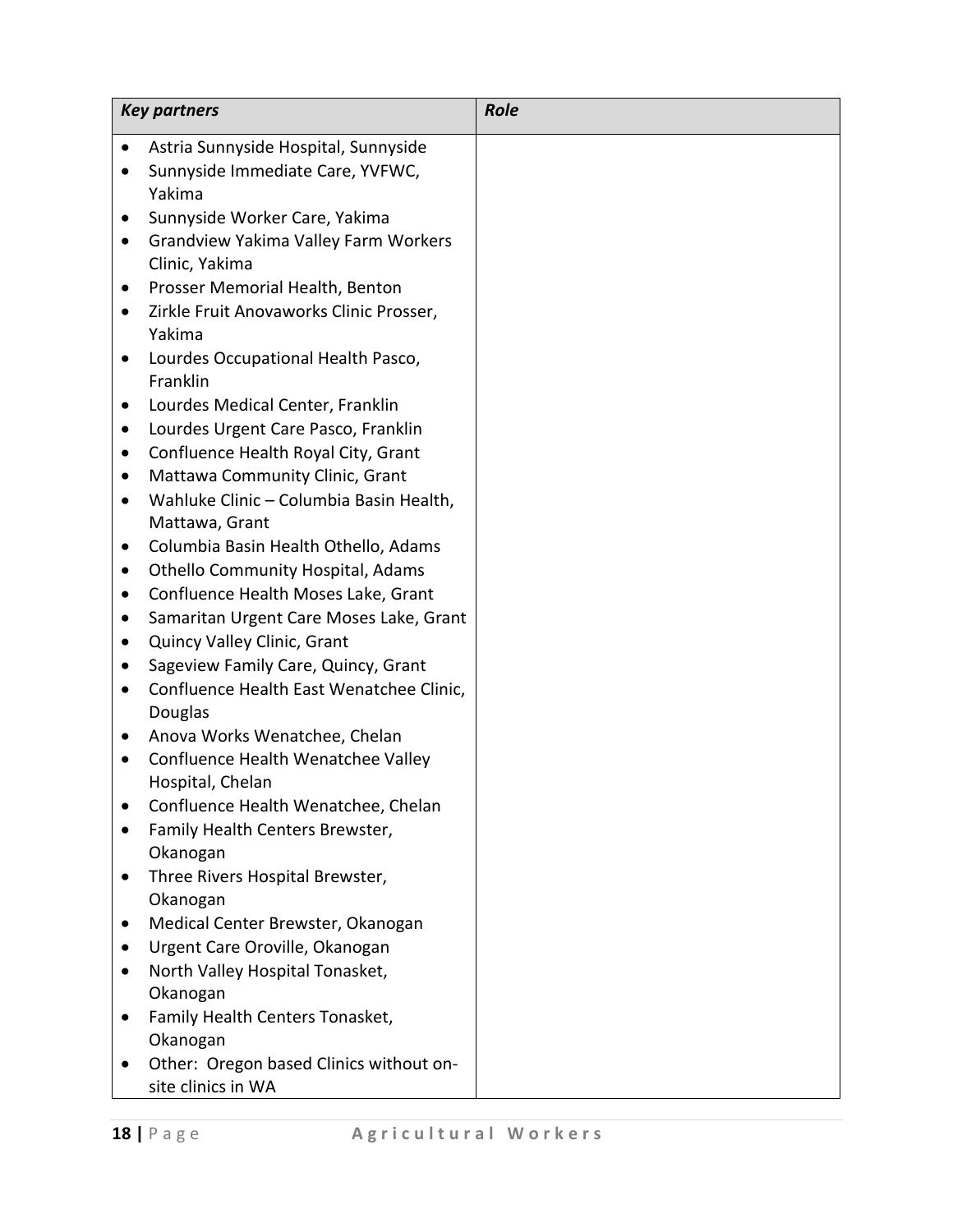| <b>Key partners</b>                                                                                                                                                                                                                                                                                                                                                                                                          | <b>Role</b>                                                                                                                                                                                                                                                                                                                                                                                                                                                                                                                                                             |  |  |  |  |  |
|------------------------------------------------------------------------------------------------------------------------------------------------------------------------------------------------------------------------------------------------------------------------------------------------------------------------------------------------------------------------------------------------------------------------------|-------------------------------------------------------------------------------------------------------------------------------------------------------------------------------------------------------------------------------------------------------------------------------------------------------------------------------------------------------------------------------------------------------------------------------------------------------------------------------------------------------------------------------------------------------------------------|--|--|--|--|--|
| <b>Mobile Clinics</b><br><b>MTI: Medical Teams International</b>                                                                                                                                                                                                                                                                                                                                                             | Provide end-to-end planning and<br>$\bullet$<br>implementation for vaccination at farms<br>in prioritized LHJ jurisdictions outside of<br>High-Throughput Sites.<br>Collect vaccination and process data<br>$\bullet$<br>regarding 2021 vaccination initiative.<br>Coordinate scheduling and data sharing<br>$\bullet$<br>with LHJs and DOH.<br>Communicate with WAFLA and WA<br>$\bullet$<br>Growers Association.<br>Provide resources to farm HR for I&Q/<br>$\bullet$<br>health education resources.                                                                 |  |  |  |  |  |
| <b>Promotoras de Salud</b><br>Quincy Comm. Health Cntr- Promotora<br>(CHC)<br>Moses Lake Comm. Health -Promotora<br>$\bullet$<br>(CHC)<br>First Fruits - Promotora (Employer)<br>Yakima Health District - Promotora (LHJ)<br>$\bullet$<br>C2C - Promotora (CBO)<br>CSC Network - Lead (Coalition)<br>٠<br><b>Chelan/Douglas Health District -</b><br>$\bullet$<br>Promotoras (LHJ)<br><b>Parque Padrinos (CBO-Wenatchee)</b> | Provide Subject Matter Expertise on the<br>$\bullet$<br>ground working with Agricultural<br>Workers and state agencies.<br>Support Consultations directly with<br>$\bullet$<br>Agricultural Workers on Vaccines.<br>Support addressing vaccine access and<br>$\bullet$<br>managing vaccine hesitancy among<br>agricultural workers.<br>Support LHJ & CHC in coordinating<br>$\bullet$<br>vaccine to employers and local workers<br>Support addressing vaccine equity.<br>$\bullet$<br>Provide subject matter expertise on<br>$\bullet$<br>health literacy and outreach. |  |  |  |  |  |
| <b>SUPPORT</b>                                                                                                                                                                                                                                                                                                                                                                                                               |                                                                                                                                                                                                                                                                                                                                                                                                                                                                                                                                                                         |  |  |  |  |  |
| <b>Consulates</b><br>Mexico<br>El Salvador<br>Guatemala<br>Peru<br>Chile                                                                                                                                                                                                                                                                                                                                                     | If Applicable, align communications to<br>WA ESD prior to arrival of H-2A workers.<br>Share Spanish-language communications<br>$\bullet$<br>with population that may include<br>seasonal agricultural workers.                                                                                                                                                                                                                                                                                                                                                          |  |  |  |  |  |
| <b>CDC - Federal Government</b>                                                                                                                                                                                                                                                                                                                                                                                              | Provide ongoing guidance and regulatory<br>$\bullet$<br>measures for COVID-19 Response<br>operations.<br>Communicate with DOH any agreements<br>$\bullet$<br>reached nation to nation regarding the<br>vaccination of H-2A workers.                                                                                                                                                                                                                                                                                                                                     |  |  |  |  |  |
| <b>Washington State Office of the Governor</b><br><b>Governor Inslee's Office</b>                                                                                                                                                                                                                                                                                                                                            | Support testing promotions campaign by<br>$\bullet$<br>encouraging agricultural employers to<br>participate.                                                                                                                                                                                                                                                                                                                                                                                                                                                            |  |  |  |  |  |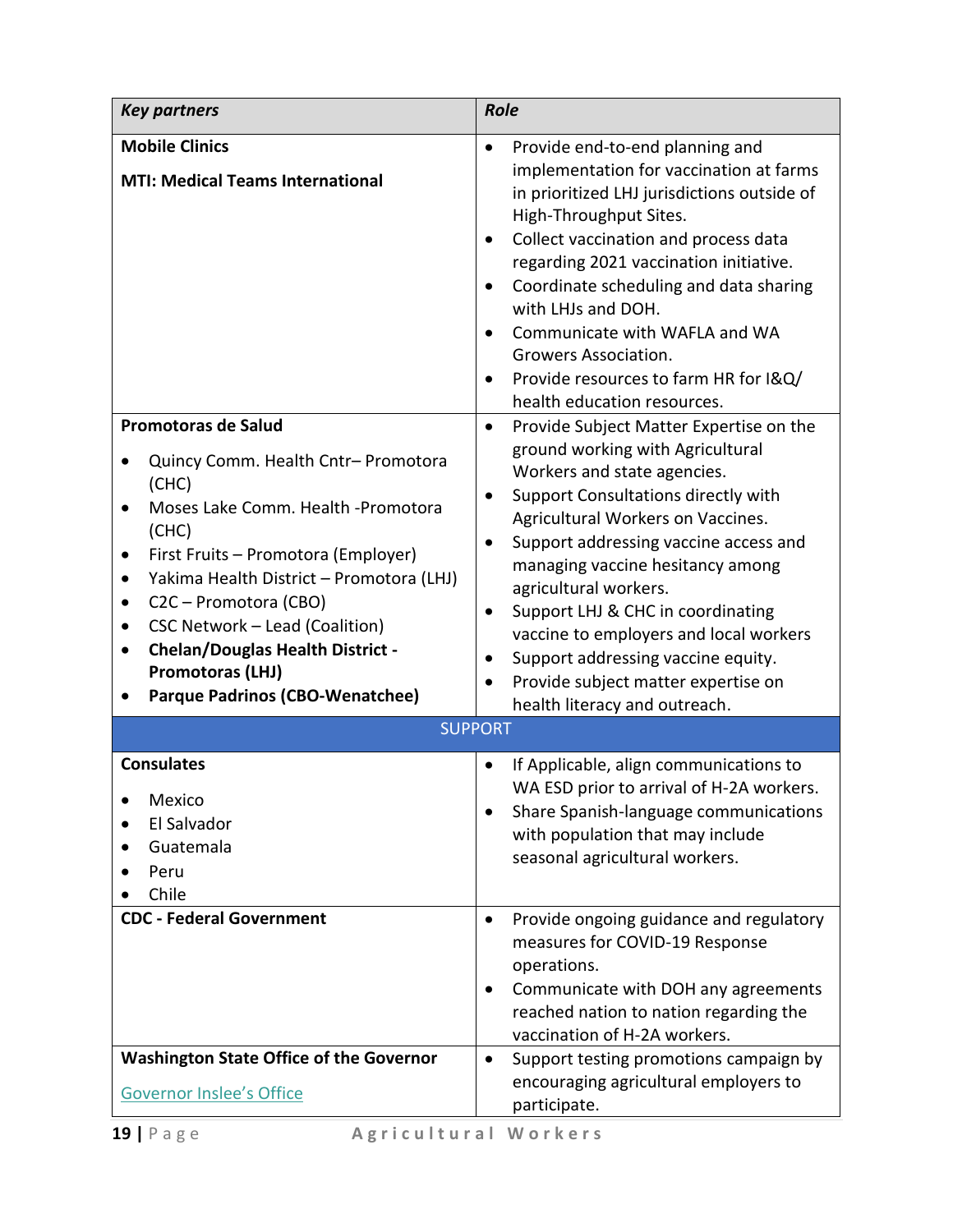| <b>Key partners</b>                                     | <b>Role</b>                                                                                                                                                                                |
|---------------------------------------------------------|--------------------------------------------------------------------------------------------------------------------------------------------------------------------------------------------|
| Agricultural Worker Team                                | Coordinate alignment of state agency<br>$\bullet$<br>response related to COVID-19 Vaccine to<br>Ag Workers.<br>Support relationship with consulates.<br>Encourage community participation. |
| <b>Washington State Department of Health</b>            | Support equitable community<br>$\bullet$                                                                                                                                                   |
| <b>Community Relations and Equity Team</b>              | engagement and communication<br>initiatives: Provide subject matter                                                                                                                        |
| <b>PHOCIS Response Section</b>                          | expertise; Planning; Generation of                                                                                                                                                         |
| <b>Guidance and External Affairs Team</b>               | <b>Educational Materials; Translation;</b><br>Coordination of CBOs; Prepare Press                                                                                                          |
| <b>Vaccination Team</b>                                 | Release Template; Compile &                                                                                                                                                                |
| <b>Temporary Housing Team</b>                           | Disseminate Educational Materials.<br>Coordinate communication between MTI<br>and LHJs.                                                                                                    |
|                                                         | Support surveillance and documentation                                                                                                                                                     |
|                                                         | of process for evaluation of efficacy.<br>Work with Contractor (MTI: Medical                                                                                                               |
|                                                         | Teams International) to operationalize                                                                                                                                                     |
|                                                         | On-Site Vaccination activities at Farms,<br>Housing and Food Processing Plants in                                                                                                          |
|                                                         | prioritized regions.                                                                                                                                                                       |
|                                                         | Maintain communications alignment with<br>$\bullet$<br>external partners.                                                                                                                  |
|                                                         | Support coordination of any on-site<br>$\bullet$                                                                                                                                           |
|                                                         | Vaccination at H2A congregate housing.                                                                                                                                                     |
| <b>Community Based Organizations &amp; Outreach</b>     | Support LHJ and CHC point-in-time<br>$\bullet$<br>vaccination clinics in Ethnic Enclaves.                                                                                                  |
| <b>DOH Contractors</b>                                  | Communicate vaccination promotions to<br>$\bullet$                                                                                                                                         |
| Wenatchee Café<br>Our Valley Our Future                 | agricultural workers to increase<br>awareness about what/when/where of                                                                                                                     |
| $\bullet$<br><b>Community to Community</b><br>$\bullet$ | the vaccination activities and what to                                                                                                                                                     |
| <b>CIELO Projects Radio Ranch</b>                       | expect.                                                                                                                                                                                    |
| <b>DOH DH Contractors</b>                               | Reduce vaccine hesitation among<br>٠                                                                                                                                                       |
| Radio KDNA FM 91.1<br>$\bullet$                         | agricultural workers and community.                                                                                                                                                        |
| KUNS-TV Univision/KOMO-TV/Noticias<br>$\bullet$         |                                                                                                                                                                                            |
| Univsion on KUNS Univision                              |                                                                                                                                                                                            |
| La Nueva 103.3 FM and 92.1 FM $-$ Alpha<br>$\bullet$    |                                                                                                                                                                                            |
| Media USA                                               |                                                                                                                                                                                            |
| La Pera                                                 |                                                                                                                                                                                            |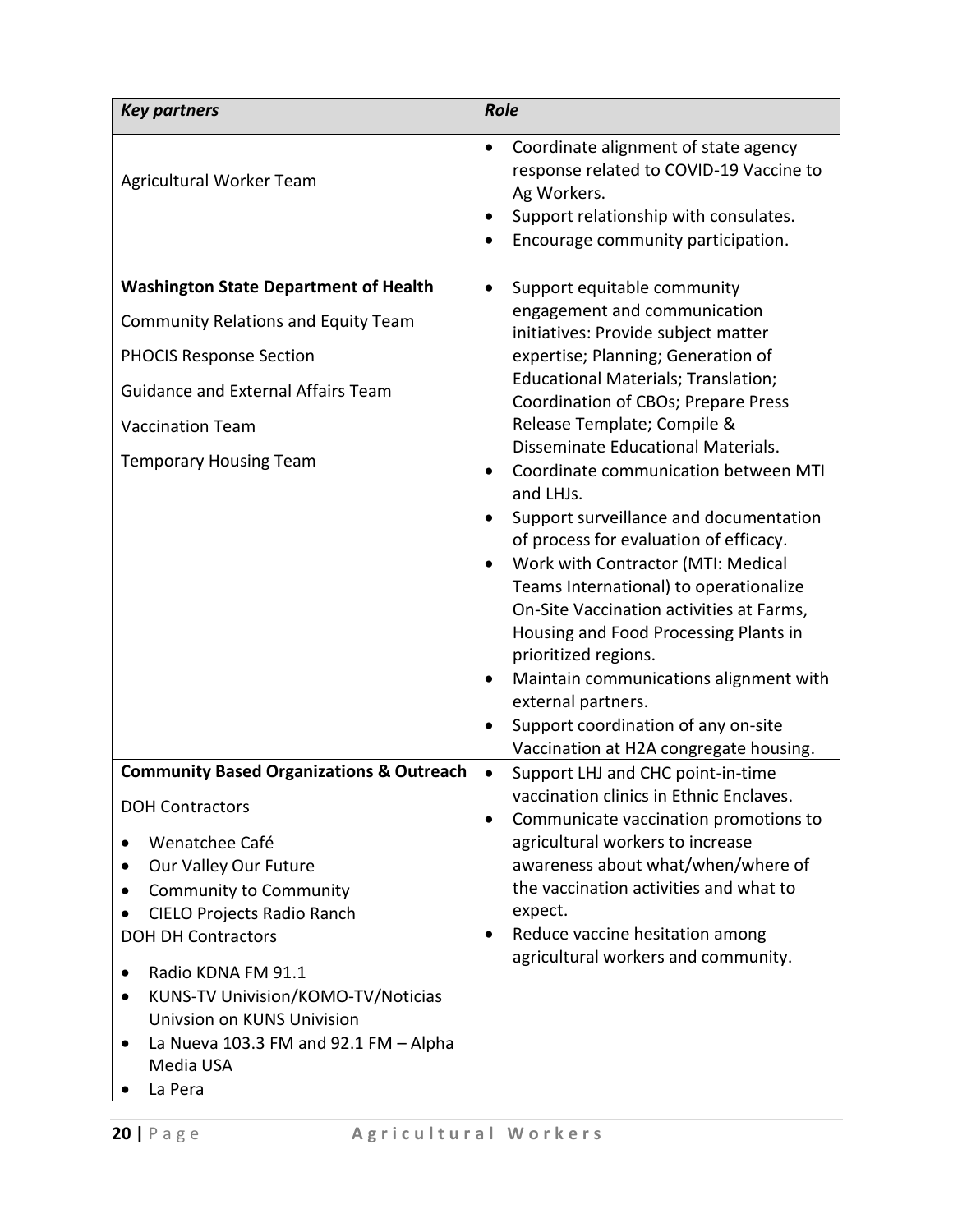| <b>Key partners</b>                                                                                                                                                                                                                                                                                                                                                                                                                                                                                                                                                                                                                                                                                                                                    | <b>Role</b>                                                                                                                                                                                                                                                                                                                                                                                                                                                                                                                                                                         |
|--------------------------------------------------------------------------------------------------------------------------------------------------------------------------------------------------------------------------------------------------------------------------------------------------------------------------------------------------------------------------------------------------------------------------------------------------------------------------------------------------------------------------------------------------------------------------------------------------------------------------------------------------------------------------------------------------------------------------------------------------------|-------------------------------------------------------------------------------------------------------------------------------------------------------------------------------------------------------------------------------------------------------------------------------------------------------------------------------------------------------------------------------------------------------------------------------------------------------------------------------------------------------------------------------------------------------------------------------------|
| La Voz Hispanic Newspaper (ads)<br>$\bullet$                                                                                                                                                                                                                                                                                                                                                                                                                                                                                                                                                                                                                                                                                                           |                                                                                                                                                                                                                                                                                                                                                                                                                                                                                                                                                                                     |
| <b>Associations</b><br><b>Washington Growers League</b><br>$\bullet$<br><b>WAFLA</b><br>$\bullet$<br>Harvust<br>٠<br><b>United Farm Workers</b><br><b>Farms</b><br>Sundquist Fruit<br>$\bullet$<br><b>Gilbert Orchards</b><br>$\bullet$<br><b>Taylor Orchards</b><br>$\bullet$<br><b>Washington Fruit</b><br>$\bullet$<br><b>High Valley Orchards</b><br>$\bullet$<br><b>Brandon Lewis Orchards</b><br>$\bullet$<br><b>Wyckoff Farms</b><br>$\bullet$<br>Whitestone Mountain Orchard                                                                                                                                                                                                                                                                   | Host LHJs or CHCs on-site at farms and<br>$\bullet$<br>employer owned farmworker housing for<br>vaccine clinics.<br>Host DOH Contractor (MTI) on-site at<br>$\bullet$<br>farms and employer owned farmworker<br>housing.<br>Encourage and allow worker education by<br>$\bullet$<br>CHC promotoras/community health<br>workers on the prevention of COVID-19.<br>Allow access by WA agency outreach<br>$\bullet$<br>teams from LNI, ESD, WSDA, and DOH to<br>provide worker education on the<br>prevention of COVID-19 and resources<br>that are available to Agricultural Workers. |
| <b>Additional Agriculture Companies for</b><br><b>Consideration</b>                                                                                                                                                                                                                                                                                                                                                                                                                                                                                                                                                                                                                                                                                    |                                                                                                                                                                                                                                                                                                                                                                                                                                                                                                                                                                                     |
| Evans Fruit, Yakima, Grant<br>Mar-Jon Labor LLC, Othello<br>$\bullet$<br>Labor Plus Solutions Inc<br>$\bullet$<br>Atkinson Staffing/Agri Labor, Pasco<br>$\bullet$<br>Gilbert Orchards; Yakima<br>$\bullet$<br>Stemilt Growers LLC, Chelan, Douglas<br>٠<br>Grant<br>Stemilt Growers LLC, Capstone Ranch,<br>Chelan<br>Zirkle Fruit Royal City, Grant<br>$\bullet$<br>First Fruits Farms/ Broetje Orchards<br>$\bullet$<br>Zirkle Fruit Selah, Yakima<br>$\bullet$<br>Allan Brothers, Yakima, Grant<br>٠<br>Carpenter Ranches, Yakima<br>٠<br>Hansen Fruit, Royal City, Grant<br>٠<br>Hansen Fruit, Yakima<br>٠<br>King Fuji Ranch, Grant<br>٠<br>Mercer Ranches Prosser, Benton<br>٠<br>Olsen Brothers Ranches, Benton<br>S & C Ranches Warden, Grant |                                                                                                                                                                                                                                                                                                                                                                                                                                                                                                                                                                                     |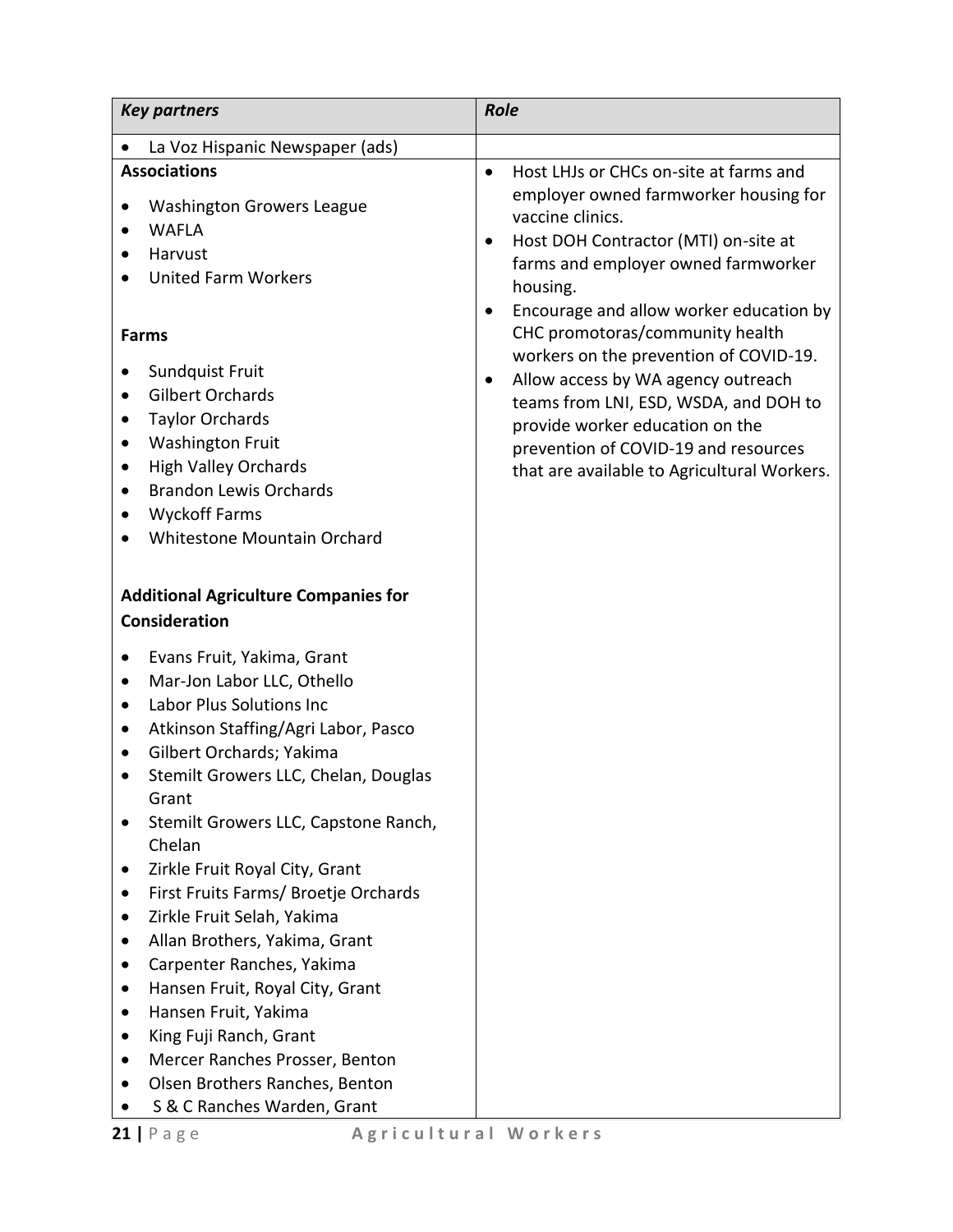| <b>Key partners</b>                                  | <b>Role</b>                                                                             |
|------------------------------------------------------|-----------------------------------------------------------------------------------------|
| SportFisher Orchards, Sunnyside, Yakima<br>$\bullet$ |                                                                                         |
| Valicoff Fruit, Wapato, Yakima<br>$\bullet$          |                                                                                         |
| Columbia Fruit Packers Wenatchee,<br>$\bullet$       |                                                                                         |
| Chelan                                               |                                                                                         |
| Auvil Fruit, Orondo, Chelan                          |                                                                                         |
| Douglas Fruit, Pasco, Franklin<br>٠                  |                                                                                         |
| Dovex Fruit Company, Chelan                          |                                                                                         |
| Matson Fruit, Selah, Yakima<br>٠                     |                                                                                         |
| Monson Fruit, Selah, Yakima<br>٠                     |                                                                                         |
| Congdon Orchards, Yakima<br>٠                        |                                                                                         |
| Sunquist Fruit LLC, Yakima<br>$\bullet$              |                                                                                         |
| Tree Fruit Management, Pateros,<br>٠                 |                                                                                         |
| Okanogan<br>Valley Fruit Naches, Yakima<br>٠         |                                                                                         |
| Valley Roz, Yakima<br>٠                              |                                                                                         |
| Chiawana Orchards, Yakima                            |                                                                                         |
| Gebbers Fruits & Orchards, Okanogan<br>$\bullet$     |                                                                                         |
| Fugachee Orchards, Okanogan                          |                                                                                         |
| GS Long; Wenatchee, Yakima<br>٠                      |                                                                                         |
| Tree Fruit Management Company;<br>$\bullet$          |                                                                                         |
| Pateros, Okanogan                                    |                                                                                         |
| Star Ranch, Wenatchee and Quincy<br>$\bullet$        |                                                                                         |
| Columbia Farm Services/Above the Dirt,<br>٠          |                                                                                         |
| Quincy, Royal and Orondo                             |                                                                                         |
| Double M, Quincy<br>٠                                |                                                                                         |
| McDougal and Sons, Chelan, Douglas,                  |                                                                                         |
| Grant                                                |                                                                                         |
| Columbia Valley Fruit, Grant                         |                                                                                         |
| AgriMacs, Chelan, Douglas, Grant                     |                                                                                         |
| <b>Washington State Labor and Industries (LNI)</b>   | Support communications activities as<br>$\bullet$                                       |
| Communications                                       | needed with workforce.                                                                  |
| <b>Education &amp; Outreach Team</b>                 | Support Point-In-Time and On-Site<br>$\bullet$<br>Vaccination Clinics with LNI outreach |
|                                                      | materials.                                                                              |
| <b>Washington State Employment Security</b>          | Provide planning support.<br>$\bullet$                                                  |
| <b>Department (ESD)</b>                              | Real time numbers of H-2A workers                                                       |
| Agricultural and Seasonal Workforce Services         | arriving in first quarter 2021.<br>Support Point-In-Time and On-Site<br>$\bullet$       |
| Migrant Seasonal Farm Worker Outreach                | Vaccination Clinics with ESD Outreach                                                   |
| Program Offices                                      | Materials related to wage replacement.                                                  |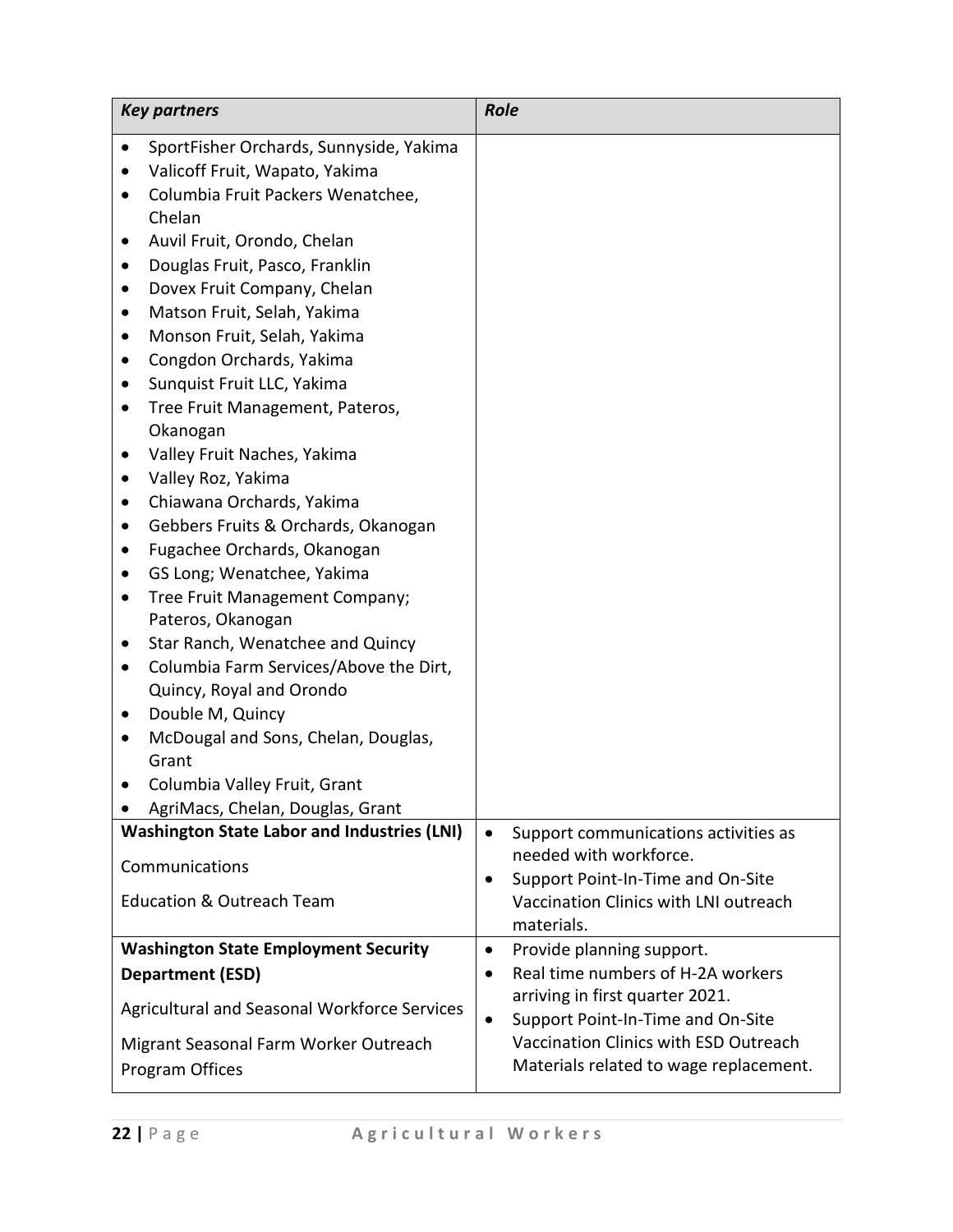| <b>Key partners</b>                   | <b>Role</b>                                        |
|---------------------------------------|----------------------------------------------------|
| <b>Washington State Department of</b> | Support On-Site Vaccination Clinics,               |
| <b>Agriculture</b>                    | maintain relationships with participating          |
|                                       | farms.                                             |
|                                       | Coordination with other states.                    |
| <b>Faith-Based Organizations</b>      | Central Washington outreach/education<br>$\bullet$ |
| <b>Washington Catholics</b>           | strategy; longstanding relationships with          |
|                                       | the farmworker community; Yakima                   |
|                                       | archdiocese provides transportation,               |
|                                       | food, and other social service supports to         |
|                                       | farmworkers and have staff/volunteers              |
|                                       | that speak several indigenous languages            |
|                                       | in addition to Spanish.                            |

#### **Annex C: Feedback and Recommendations from March, 11 Community Partner Meeting**

The Agricultural Workers Vaccine Project Plan was reviewed by representatives of communitybased organizations, the Office of the Governor, and state agencies during the March 11<sup>th</sup> meeting of key partners. The feedback and recommendations below were provided in response to plan review questions. Partners invited to the meeting were also given the option of providing written comments by Friday, March 12.

This Agricultural Workers Vaccine Project Plan has yet to be comprehensively reviewed by Local Health Departments (LHJ), other state agencies, industry, and other state and federal partners whose review and comments will be included as this plan is adapted to meet the needs of all partners in this work. A survey of LHJ support needs has been distributed with responses due COB, March 12, 2020. Hence the draft plan has not yet incorporated LHJ feedback nor is it informed by survey responses.

#### **1. What is missing from this document? Anything you would like us to include?**

- Plan should have a time frame and clarity on when the work begins and ends.
- Plan requires clarity on if field workers are included; some live in crowded homes.
- Who will communicate to the employer vaccination events? The plan needs to specify who will be taking the lead on coordinating vaccination events. How can agricultural workers be informed of vaccination events in advance to help them be able to ask for time off to go get the vaccine?
- Farm workers are working during the day and need to be reached after work. What efforts are planned to reach farmer workers after 5 pm? Can we support CHWs that are reaching workers after work hours?
- What is coordination around employer-based vaccination clinics? Why not just take the vaccine to site of employment?
- Need to incorporate in the plan efforts to create messages that address potential of employers' mandates to get the vaccine in order to continue to work. (This will depend on the employer.)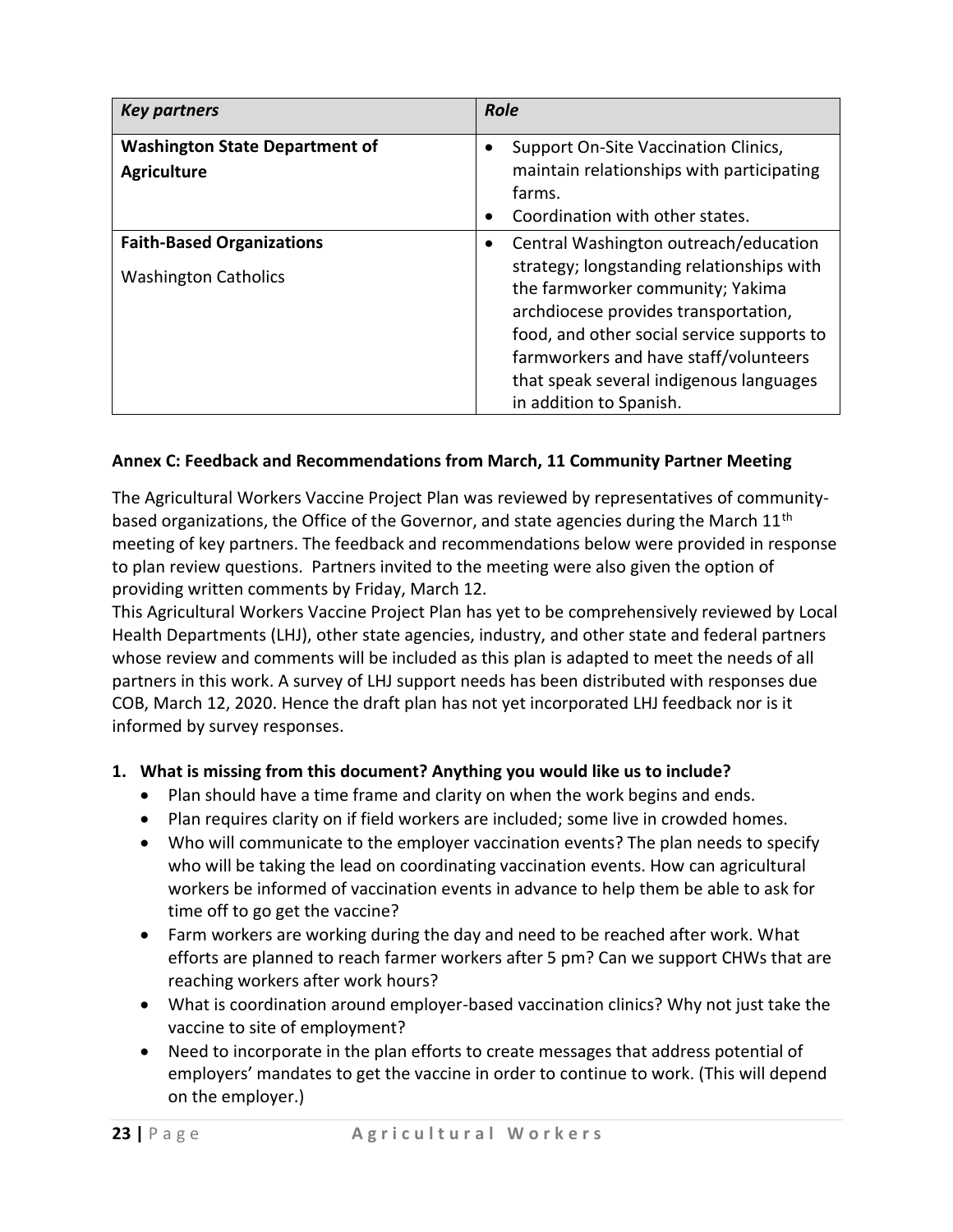- Trusted messengers are key to reaching people. This coordination needs to happen at the local level. What coordination is occurring?
- Need to communicate employer protocols to workers (L&I).
- Relationships between LHJs, agricultural workers, and growers is important to be able to coordinate and best serve the community.
- Include in messaging and communications responses to questions about vaccine safety; provide information to workers about the V-SAFE vaccine safety monitoring (a text-based post-vaccine symptom reporting system from the CDC which is now available in Spanish).
- Include in messaging "after you are vaccinated" questions. What you can do after vaccination? What to do if you have symptoms after you are fully vaccinated? Provide guidance for employers and LHJs addressing what they should do if they suspect an outbreak among vaccinated employees.
- If LHJs are responsible for vaccinating within their counties, how is DOH monitoring this? Is there a plan and what are the measures that will be taken?
- What is the state's goal for vaccinating agricultural workers? Make this clear in the plan. Specify the data that will be collected and how.
- Include a strategy for ensuring transparency of vaccination efforts. Provide updates to partners on the number of agricultural workers who are vaccinated.

#### **2. Are any sections confusing or that need clarity?**

- How do Community-Based Organizations (CBOs) set up vaccination clinics?
- Do you encourage to CBOs to work with the vaccination partners on the provided list? (Partner List is attached.)
- Specify that nursery workers are included. Are forest workers included not clear? (Response provided: This does not include forestry workers right now, but that's a discussion we're having, and we may fold them in.)

#### **3. What questions are brought up for you from your perspective?**

- When organizing vaccination events, include CHWs to help people go through the process at the vaccination site. Assistance in language is helpful and needed. Community has to rely on family members to access information. CHWs help address barriers to information.
- Communications and messaging should include:
	- $\circ$  A vaccine comparison chart. This is best for giving information on the vaccine to agricultural workers. Farm workers want the best vaccine and want to know the information and side effects.
	- o Be specific about information such as "what do I or can I do after getting vaccinated". Receiving this question from growers and farm workers.
	- o Include in messaging "No vaccine is 100%. People who have been vaccinated are still getting COVID.
	- o There needs to be some flexibility for workers so they can get the vaccine. "C2C promotoras" have worked well in the past. They have worked in coordination with LHJs, and hospitals to promote testing, and now they can help with promoting vaccination and distribution to agricultural farmers.
	- o How is DOH going to coordinate work with CBOs to make sure appointments are available after work?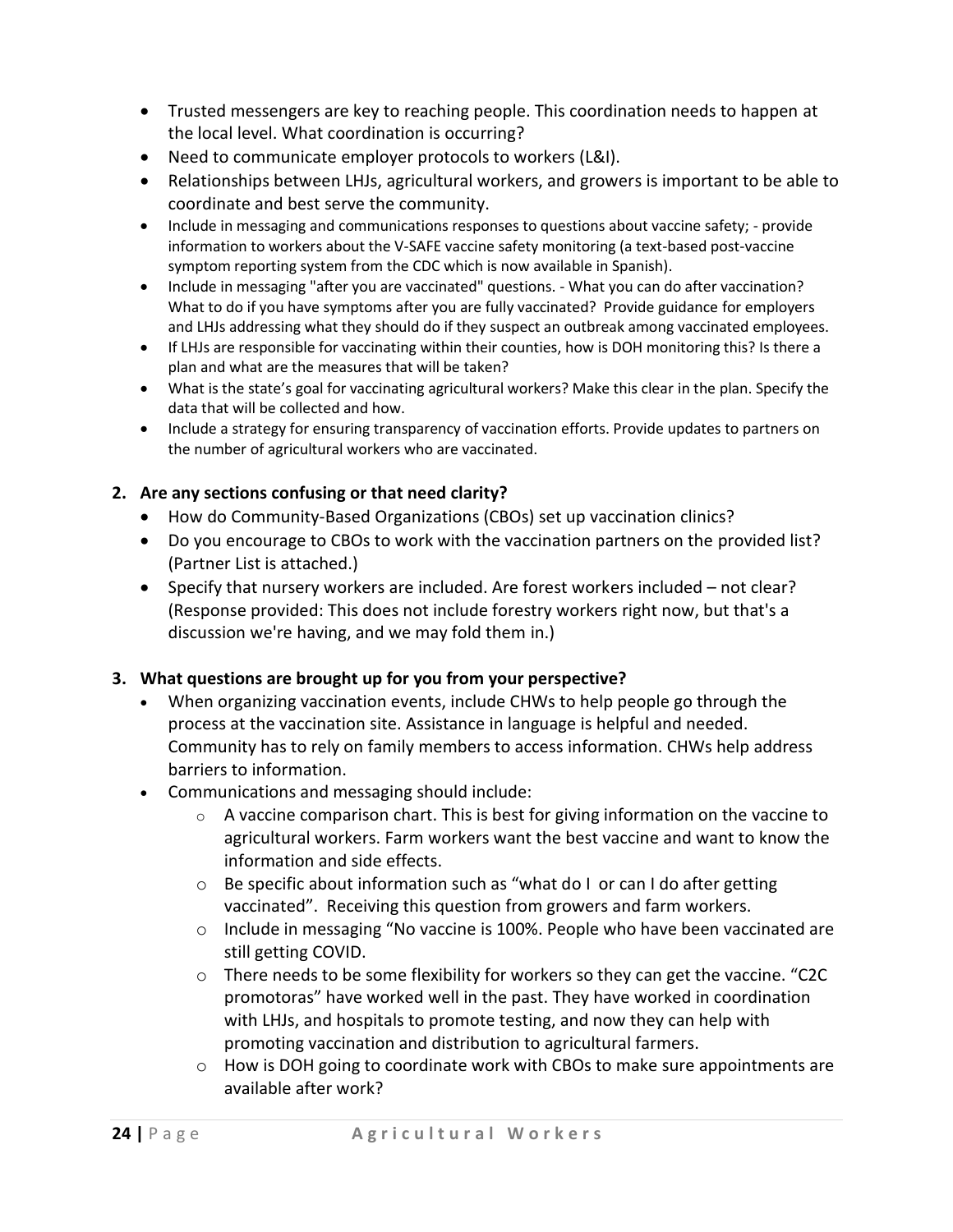- o DOH needs to get information about vaccine for farmworkers into their web page.
- o Need to include messaging tailored for LHJs and employers that provides guidance if they think there is an outbreak among vaccinated workers. Messages should communicate that this is possible and to reach out to LHJs.
- $\circ$  Information about the Johnson & Johnson vaccine. Have encountered concerns about morality issues from several people, specifically regarding the stance of some religious leaders/info on social media.
- o Avoid asking for ID.
- o Emphasize the vaccine is available at no cost. (Some agricultural workers are being charged.)
- o Need to continue messaging the 4-W's after vaccination.
- o Provide information on V-SAFE for symptoms after the vaccine.
- Provide information on the roles that the Non-Healthcare Congregate Settings Team can play - Provide public health guidelines for COVID-19 vaccination and outbreak prevention - Assist with outbreak investigation in vaccinated and unvaccinated workers.
- Can the plan consider the intersection between the historic outbreak locations and the timing of worker arrivals? Even though more outbreaks were found in Central and Eastern Washington, a lot of the work in Skagit and Whatcom Counties starts earlier in the season. CBO representative: We can get more information about this. We are happy to help coordinate with growers, who are near universally willing to participate in this effort.
- **4. Are there any operationalization and equity considerations we are missing? Need more information on?** 
	- See comments for questions 1, 2, 3.

#### **5. Any other thoughts or feedback you have on the document?**

- I don't see any resources for the community to do the work. Do you have any resources available for organizations doing this work?
- How do we give information to the community about the vaccine?
- How do we get information to family members of agricultural workers?
- How do we deal with people from other states who are accessing the vaccine in this state?
- How is DOH addressing issues concerning people from other states coming to Washington to get the vaccine?
- What is the messaging for people who work in other industries such as meat processing plants? How will DOH reach this group of people who are also in congregate settings?
- Feedback from One Community Health, a FQHC that is located in Oregon but also serves Klickitat county. We have started vaccinating ag workers in Oregon so have some learnings. a few items:
	- $\circ$  We are hearing that some H2A workers are arriving having been fully or partially vaccinated in Mexico or Guatemala.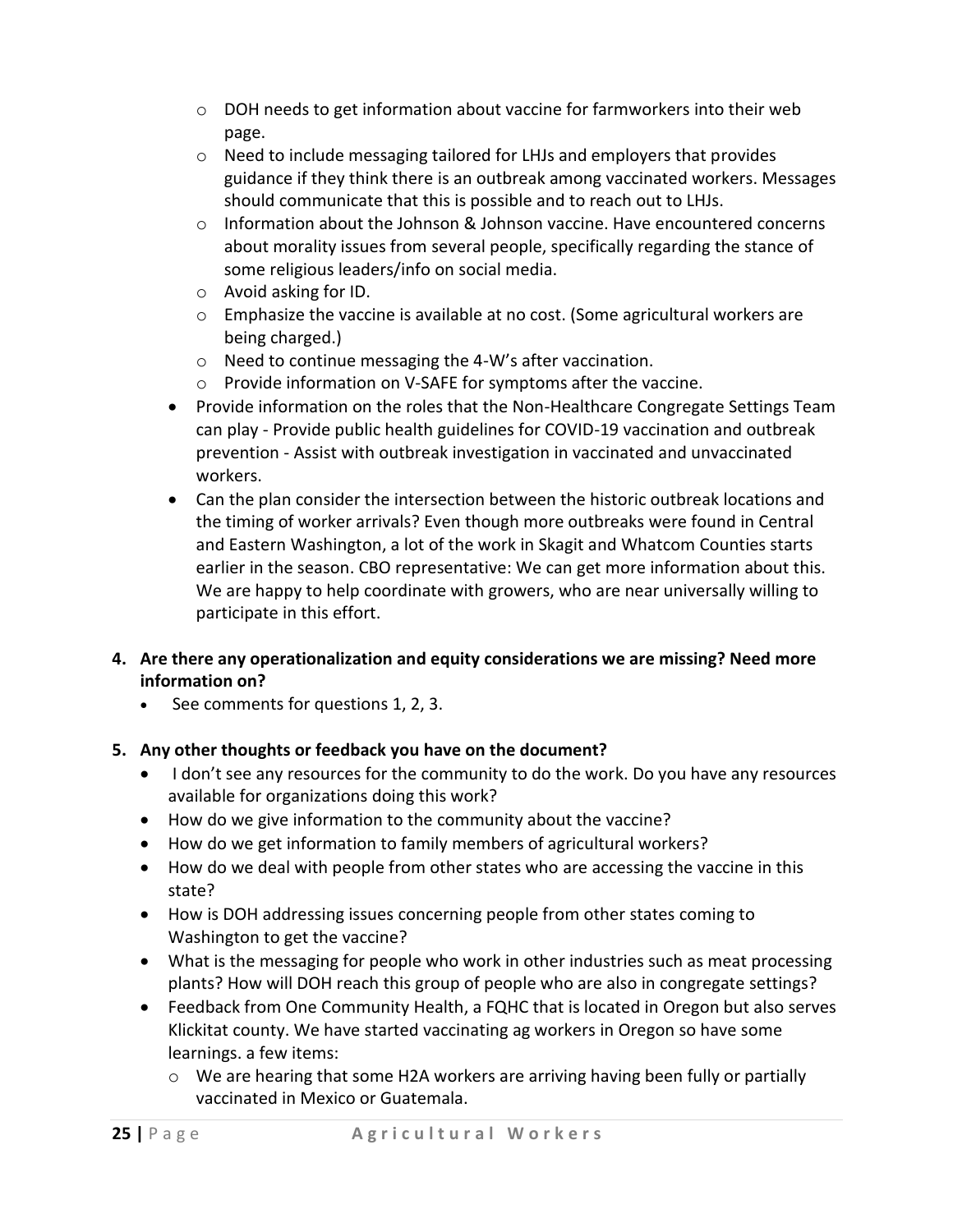- $\circ$  The concern regarding the use of fetal tissue is a large concern. There is also conflicting information coming out from different Catholic leaders which is contributing to confusion and vaccine hesitancy.
- o We are also concerned about farmworkers who may be partially vaccinated in Oregon and then move to WA. We would like to be able to coordinate with vaccine providers in WA (specifically the Yakima area) so we can tell agricultural workers where to go to receive their second dose, and ensure it is the same vaccine type.
- **6. Any other organizations and/or individuals who should provide feedback and/or be at the table?**
	- This plan has yet to be reviewed by LHJs, other state agencies, industry, and other state and federal partners whose review and comments will be included as this plan is adapted to meet the needs of all partners in this work.
	- Have you encouraged the community organizations to work with the vaccination partners on the list?

#### **Annex D: Implementation Schedule**

To be added when determined.

#### **Annex E: LHJ Surveyed Needs**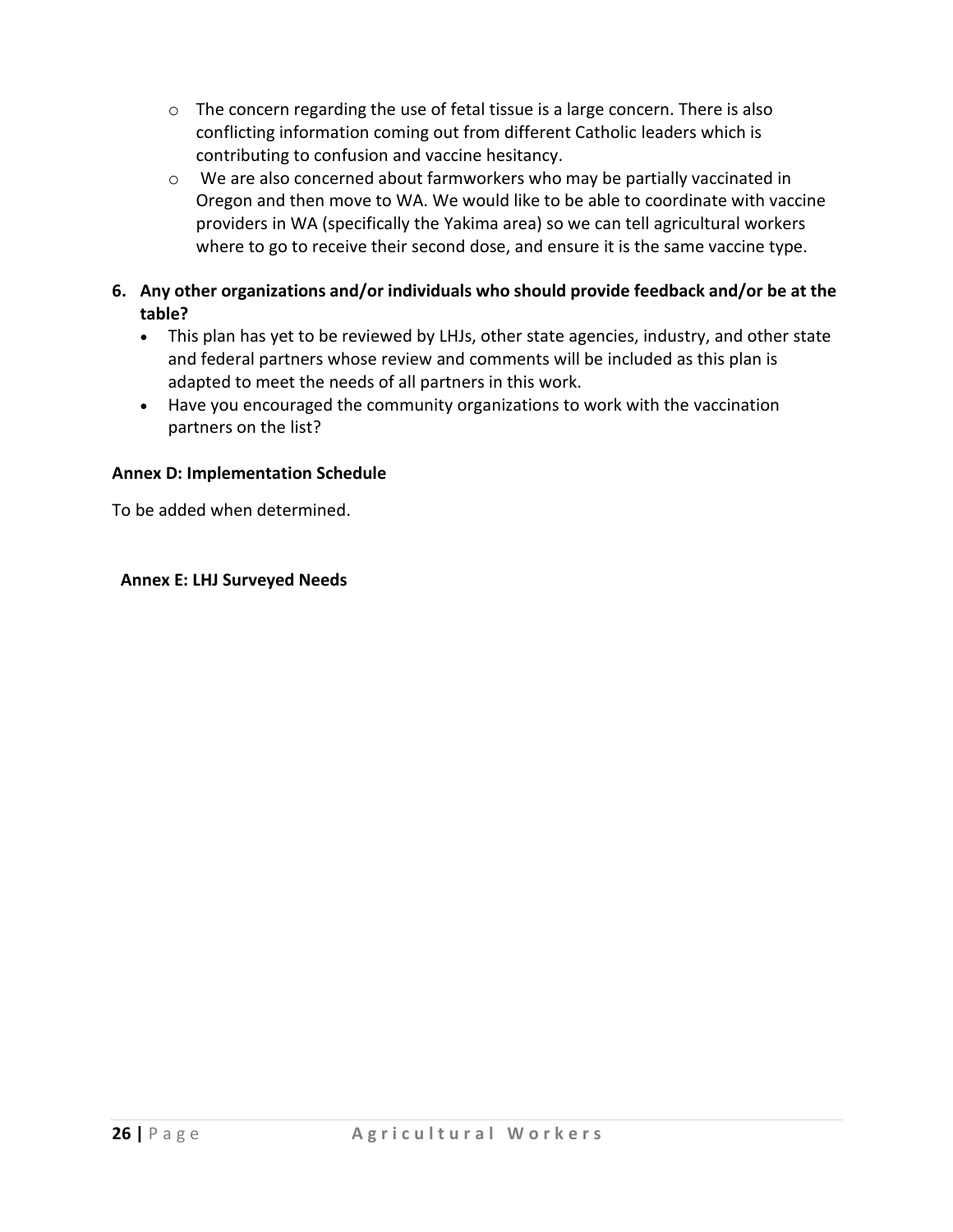| Agricultural worker Vaccination Plan (Local HDs needs)                                                                                                                                                  |                                      |                                                                                          |                                                         |                                                                                                                             |                                                                                                                    |                                                                        |                                                                    |                                                                                                           |                                                |                                                                                                    |                                                                                                |                                                                                          |       |                                                      |
|---------------------------------------------------------------------------------------------------------------------------------------------------------------------------------------------------------|--------------------------------------|------------------------------------------------------------------------------------------|---------------------------------------------------------|-----------------------------------------------------------------------------------------------------------------------------|--------------------------------------------------------------------------------------------------------------------|------------------------------------------------------------------------|--------------------------------------------------------------------|-----------------------------------------------------------------------------------------------------------|------------------------------------------------|----------------------------------------------------------------------------------------------------|------------------------------------------------------------------------------------------------|------------------------------------------------------------------------------------------|-------|------------------------------------------------------|
|                                                                                                                                                                                                         | Don't need<br>assistance<br>from DOH | Need the following assistance with operations                                            |                                                         |                                                                                                                             |                                                                                                                    | Need the following assistance with community partnerships & engagement |                                                                    |                                                                                                           |                                                |                                                                                                    |                                                                                                |                                                                                          |       | <b>Interested</b><br>in DOH<br>calls &<br>other LHJs |
|                                                                                                                                                                                                         |                                      |                                                                                          |                                                         |                                                                                                                             |                                                                                                                    |                                                                        |                                                                    |                                                                                                           |                                                |                                                                                                    |                                                                                                |                                                                                          |       |                                                      |
| <b>Partner Name (contact</b><br>for LHJ)                                                                                                                                                                |                                      | <b>Have</b><br>plans & a<br>team to<br>conduct<br>outreach<br>& only<br>need<br>vaccines | Have plans need<br>but only<br>need a<br>mobile<br>team | <b>Capacity is</b><br>limited, &<br>assistance<br>planning<br>outreach, ID<br>sites, setting<br>up & staffing<br>mobile HCs | Other                                                                                                              | <b>Identify</b><br><b>CHWs to</b><br>conduct<br>outreach to based org  | <b>Partnering</b><br>with<br>community-<br>Ag workers for outreach | <b>Identifying</b><br>& engaging Pre-<br>Αg<br>businesses vaccine<br>for<br>employer-<br>based<br>clinics | translating<br>clinic<br>outreach<br>materials | <b>Providing</b><br>culturally &<br>linguistically<br>appropriate<br>vax<br>education<br>materials | <b>Assistance Assistance</b><br>or setting<br>up<br>language<br>access<br>services<br>for LHJs | obtaining connecting<br>with &<br>leveraging<br>community<br>/ethnic<br>media<br>outlets | Other | Interested<br>in DOH<br>calls &<br>other LHJs        |
| <b>Pacific County</b><br>Lead Name: Todd<br>Strozyk and Katie<br>Lindstrom<br>Phone Number: 360-<br>875-9343, 360-589-<br>9061<br>Email:<br>tstrozyk@co.pacific.wa.<br>us and<br>koien@co.pacific.wa.us |                                      |                                                                                          |                                                         | Yes                                                                                                                         | We need<br>the vaccine<br>and then<br>possibly<br>some<br>additional<br>interpreters                               | Yes                                                                    | Yes                                                                | Yes                                                                                                       | Yes                                            | Yes                                                                                                |                                                                                                | Yes                                                                                      |       | Yes                                                  |
| <b>Lewis County</b><br>John Abplanalp<br>(360) 740-1256<br>john.abplanalp@lewisc<br>ountywa.gov                                                                                                         |                                      |                                                                                          |                                                         |                                                                                                                             | Could<br>benefit<br>from best<br>practices for<br>planning<br>outreach &<br>identifying<br>sites for Ag<br>workers |                                                                        |                                                                    | Yes                                                                                                       | Yes                                            | Yes                                                                                                |                                                                                                | Yes                                                                                      |       | Yes                                                  |
| <b>Kittitas County Public</b><br>Health<br>Mark Larson MD<br><b>Health Officer</b><br>mark.larson@co.kittitas<br>.wa.us                                                                                 |                                      |                                                                                          |                                                         |                                                                                                                             |                                                                                                                    |                                                                        |                                                                    |                                                                                                           |                                                |                                                                                                    |                                                                                                |                                                                                          |       | Yes                                                  |
| <b>San Juan County</b><br><b>Stephane Stookey</b><br>360-370-7511<br>email:<br>stephanes@sanjuanco.c<br>om                                                                                              | Yes                                  |                                                                                          |                                                         |                                                                                                                             |                                                                                                                    |                                                                        |                                                                    |                                                                                                           |                                                |                                                                                                    |                                                                                                |                                                                                          |       | Yes                                                  |
| <b>Pierce County</b><br>Lead Name: Daisy<br>Reyes<br>Phone Number: 253-<br>999-0529<br>Email:<br>Dreyes@tpchd.org                                                                                       |                                      |                                                                                          | Yes                                                     |                                                                                                                             |                                                                                                                    | Yes                                                                    | Yes                                                                | Yes                                                                                                       | Yes                                            | Yes                                                                                                | Yes                                                                                            | Yes                                                                                      |       | Yes                                                  |
| <b>Whitman Co PH</b><br>Corrin McMichael<br>509-553-1792<br>email:<br>corrin.mcmichael@whit<br>mancounty.net                                                                                            | Yes                                  |                                                                                          |                                                         |                                                                                                                             |                                                                                                                    |                                                                        |                                                                    |                                                                                                           |                                                |                                                                                                    |                                                                                                |                                                                                          |       | No                                                   |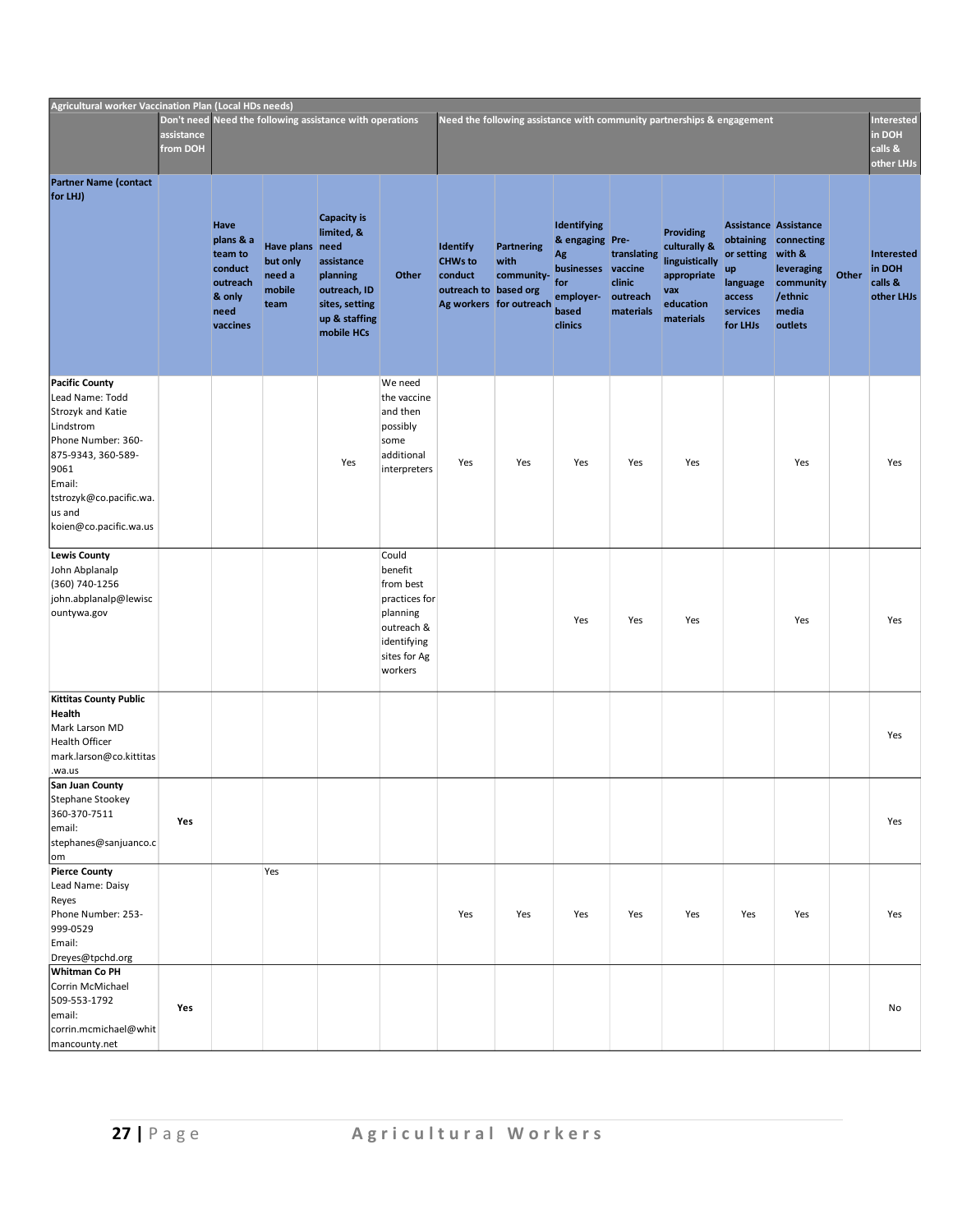| <b>Clallam County</b><br><b>Department of Health</b><br>and Human Services<br>Dr. Alison Berry<br>Karissa McLane, RN<br>Public Health Nurse<br>Supervisor<br>Phone (360) 461-9327<br>kmclane@co.clallam.w<br>a.us                            | Yes |     |     |                                                                                                                                                                                                                                        |     |     |     | Yes | Yes, helpful<br>to get<br>messaging in<br>Mam |     |     |                                                                                                                                           | Not sure |
|----------------------------------------------------------------------------------------------------------------------------------------------------------------------------------------------------------------------------------------------|-----|-----|-----|----------------------------------------------------------------------------------------------------------------------------------------------------------------------------------------------------------------------------------------|-----|-----|-----|-----|-----------------------------------------------|-----|-----|-------------------------------------------------------------------------------------------------------------------------------------------|----------|
| <b>Adams County</b><br>Lead Name: Timm Taff;<br>Karen Potts<br>Phone Number: Timm<br>509-488-2031 Ext 2056<br>; Karen 509-659-3320<br>Email:<br>timmt@co.adams.wa.u<br>$\mathsf{S}$ ;<br>karenp@co.adams.wa.u<br>s                           |     |     |     | We have<br>tentative<br>plans and<br>we only<br>need<br>vaccines for<br>our mobile<br>clinic.<br>We've been<br>working<br>with MTI,<br>Columbia<br>Basin<br>Health<br>Association,<br>and other<br>regional<br>vaccine<br>administrati |     |     |     |     |                                               |     |     | May<br>possibly<br>need<br>assistan<br>ce<br>connect<br>ing with<br>and<br>leveragi<br>ng<br>commu<br>nity/eth<br>nic<br>media<br>outlets | Not sure |
| Grant<br>Lead Name: MARIA<br>VARGAS<br>Phone Number: 509-<br>760-9580<br>Email:<br>MVARGAS@GRANTHEA<br>LTH.ORG                                                                                                                               | Yes | Yes | Yes |                                                                                                                                                                                                                                        |     |     |     | Yes | Yes                                           |     |     |                                                                                                                                           | Yes      |
| <b>Benton - Franklin HD</b><br>Sierra Knutson, LERC<br>(preferred contact)<br>509-460-4533;<br>email:<br>sierrak@bfhd.wa.gov                                                                                                                 |     |     |     | Need<br>mobile<br>teams to<br>administer/<br>staff/set up<br>& manage.<br>They have<br>connected<br>with and<br>identified<br>DOC/#s/loc<br>ations                                                                                     |     |     |     | Yes | Yes                                           | Yes |     |                                                                                                                                           | Yes      |
| <b>Pierce County</b><br>Lead Name: Daisy<br>Reyes<br>Phone Number: 253-<br>999-0529<br>Email:<br>Dreyes@tpchd.org                                                                                                                            |     | Yes |     |                                                                                                                                                                                                                                        | Yes | Yes | Yes | Yes | Yes                                           | Yes | Yes |                                                                                                                                           | Yes      |
| Cowlitz, Skamania,<br>Clark<br>Incident Commanders -<br>Scott Koehler, Roxanne<br>Wolfe<br>Phone Number: Scott<br>(360) 989-7586<br>Roxanne (360) 609-<br>4225<br>Email:<br>Roxanne.Wolfe@clark.<br>wa.gov<br>Scott.Koehler@clark.wa<br>.gov |     | Yes |     |                                                                                                                                                                                                                                        |     |     |     |     |                                               |     |     |                                                                                                                                           | No       |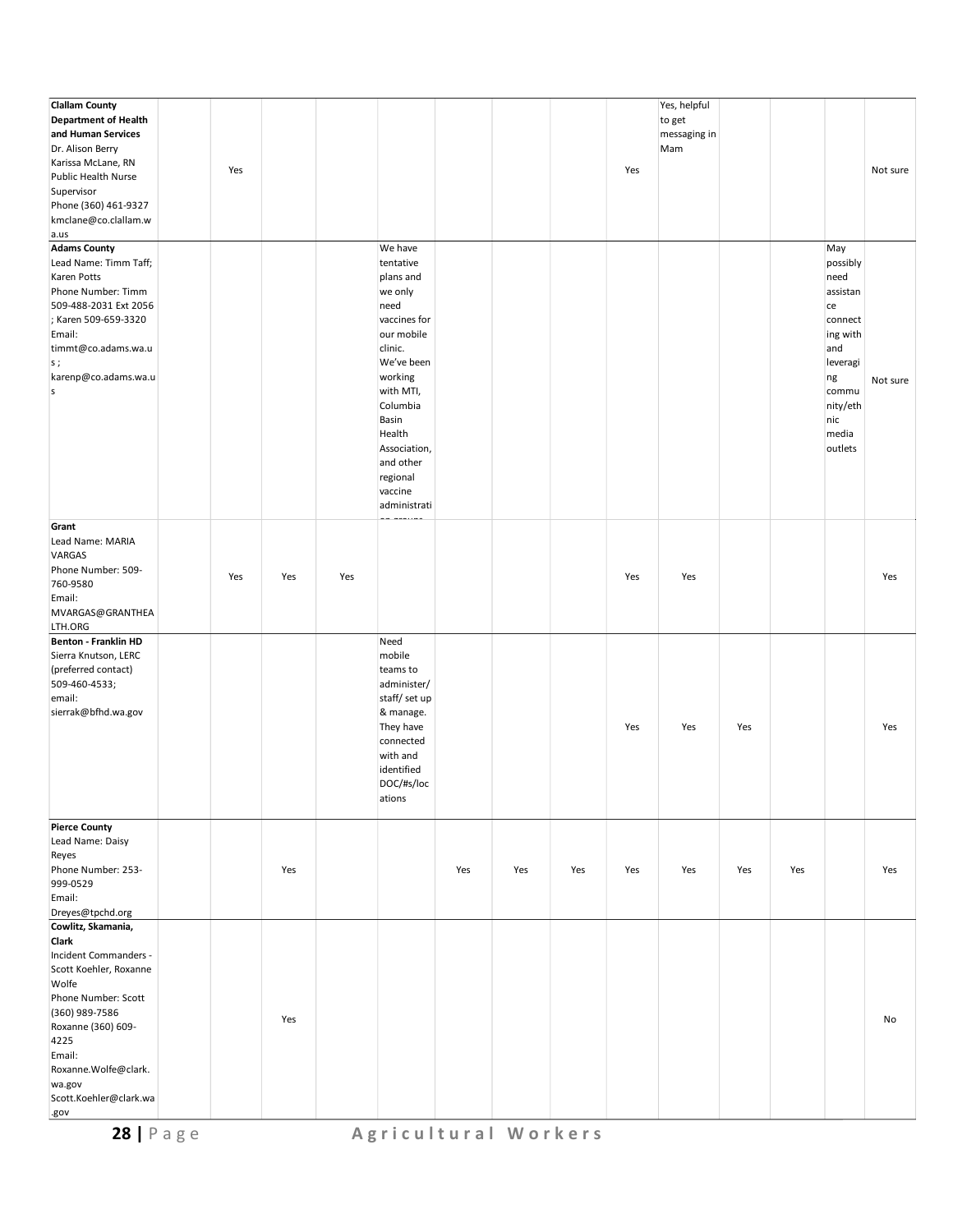| Whatcom<br>Lead Name: Brittany<br>Fuentes<br>Phone Number: 360-<br>778-6168<br>Email:<br>bfuentes@co.whatcom.<br>wa.us                                 |                                                                                                                                                                                                                                                                                                                                                                                                                                                                                                             |                                                                                                                                                                                                                         |  | Yes                                                                                                                                                                                               |                                                                                                                                                                                                  |  |                                                                                                                                                                                                                                            | Yes | Yes | Yes |     | Yes |                                                                                                                                                                                         | Yes      |
|--------------------------------------------------------------------------------------------------------------------------------------------------------|-------------------------------------------------------------------------------------------------------------------------------------------------------------------------------------------------------------------------------------------------------------------------------------------------------------------------------------------------------------------------------------------------------------------------------------------------------------------------------------------------------------|-------------------------------------------------------------------------------------------------------------------------------------------------------------------------------------------------------------------------|--|---------------------------------------------------------------------------------------------------------------------------------------------------------------------------------------------------|--------------------------------------------------------------------------------------------------------------------------------------------------------------------------------------------------|--|--------------------------------------------------------------------------------------------------------------------------------------------------------------------------------------------------------------------------------------------|-----|-----|-----|-----|-----|-----------------------------------------------------------------------------------------------------------------------------------------------------------------------------------------|----------|
| Spokane<br>Lead Name: Summer<br>Rose<br>Phone Number: 509-<br>496-4152<br>Email: srose@srhd.org                                                        |                                                                                                                                                                                                                                                                                                                                                                                                                                                                                                             | Yes                                                                                                                                                                                                                     |  |                                                                                                                                                                                                   |                                                                                                                                                                                                  |  |                                                                                                                                                                                                                                            |     |     | Yes |     |     |                                                                                                                                                                                         | Yes      |
| <b>Yakima County</b><br>Lead Name: Nathan<br>Johnson Phone<br>Number: (509) 985-<br>5725<br>Email:<br>Nathan.johnson@co.ya<br>kima.wa.us               |                                                                                                                                                                                                                                                                                                                                                                                                                                                                                                             | Yes                                                                                                                                                                                                                     |  |                                                                                                                                                                                                   | We are in<br>conversatio<br>n to have<br>Farmworke<br>rs Clinic<br>have mobile<br>teams, but<br>further<br>support<br>would be<br>appreciated<br>if available.                                   |  |                                                                                                                                                                                                                                            | Yes | Yes | Yes | Yes |     |                                                                                                                                                                                         | Yes      |
| <b>Lincoln County Health</b><br>Department<br>Lead Name: Gabrielle<br>Chain<br>Phone Number: 509-<br>215-1031<br>Email:<br>gchain@co.lincoln.wa.u<br>s | Yes                                                                                                                                                                                                                                                                                                                                                                                                                                                                                                         |                                                                                                                                                                                                                         |  |                                                                                                                                                                                                   |                                                                                                                                                                                                  |  |                                                                                                                                                                                                                                            |     |     |     |     |     |                                                                                                                                                                                         | Not sure |
| <b>Chelan-Douglas</b><br>HD<br>Lead Name: Panda<br>Spiegel<br>Phone Number: 425-<br>615-0135<br>Email:<br>imt.dosc@cdhd.wa.go<br>v                     | Plans:                                                                                                                                                                                                                                                                                                                                                                                                                                                                                                      | Yes<br>Our<br>Outreach<br>branch is<br>doing over-<br>the-phone<br>as well as<br>boots-on-<br>the-<br>ground<br>vaccine<br>preregistra<br>tion and<br>education<br>with<br>individuals<br>in the<br>communit<br>y, with |  | We need<br>support to<br>combat<br>vaccine<br>hesitancy.<br>We have<br>staff and<br>funding, we<br>need<br>accurate and adequate<br>culturally<br>appropriate coolers to<br>education<br>material | Vaccine<br>doses are a<br>limiting<br>factor for<br>many<br>providers -<br>we need<br>shots to put<br>in arms and<br>storage and<br>store<br>vaccine, and<br>move<br>vaccine to<br>clinic sites. |  | Yes<br>Local<br>partners<br>have been,<br>and will<br>continue to<br>be working<br>with<br>community<br>leaders to<br>help identify<br>and<br>strategically<br>deliver<br>doses to<br>high risk<br>communitie<br>s who have<br>barriers to |     |     |     |     |     | General<br>vaccine<br>hesitanc<br>y is a<br>challeng<br>e we<br>would<br>be<br>happy<br>to<br>partner<br>with<br>other<br>entities<br>on to<br>develop<br>outreac<br>h/educa<br>tion/co | Yes      |
|                                                                                                                                                        | Have met with clinical providers to divide up agriculture workers based on geographic location. Focus on large local employers to open up and register H2A workers<br>for Mass Vaccinations and support mobile groups to go out to different workers.<br>Mass Vaccination at TTC: Many of the groups will be able to go to TTC<br>Cascade Medical Center (Leavenworth): Hoping to reestablish a local free clinic through Upper Valley MEND. Plan to support agricultural workers in DOH assigned tier 1B2. |                                                                                                                                                                                                                         |  |                                                                                                                                                                                                   |                                                                                                                                                                                                  |  |                                                                                                                                                                                                                                            |     |     |     |     |     |                                                                                                                                                                                         |          |

Needs Vaccine.

**Columbia Valley Community Health (Multiple Locations):** Starting mobile vaccine clinics this week (Thursday 11 March) using a 9-person team dedicated to mobile vaccine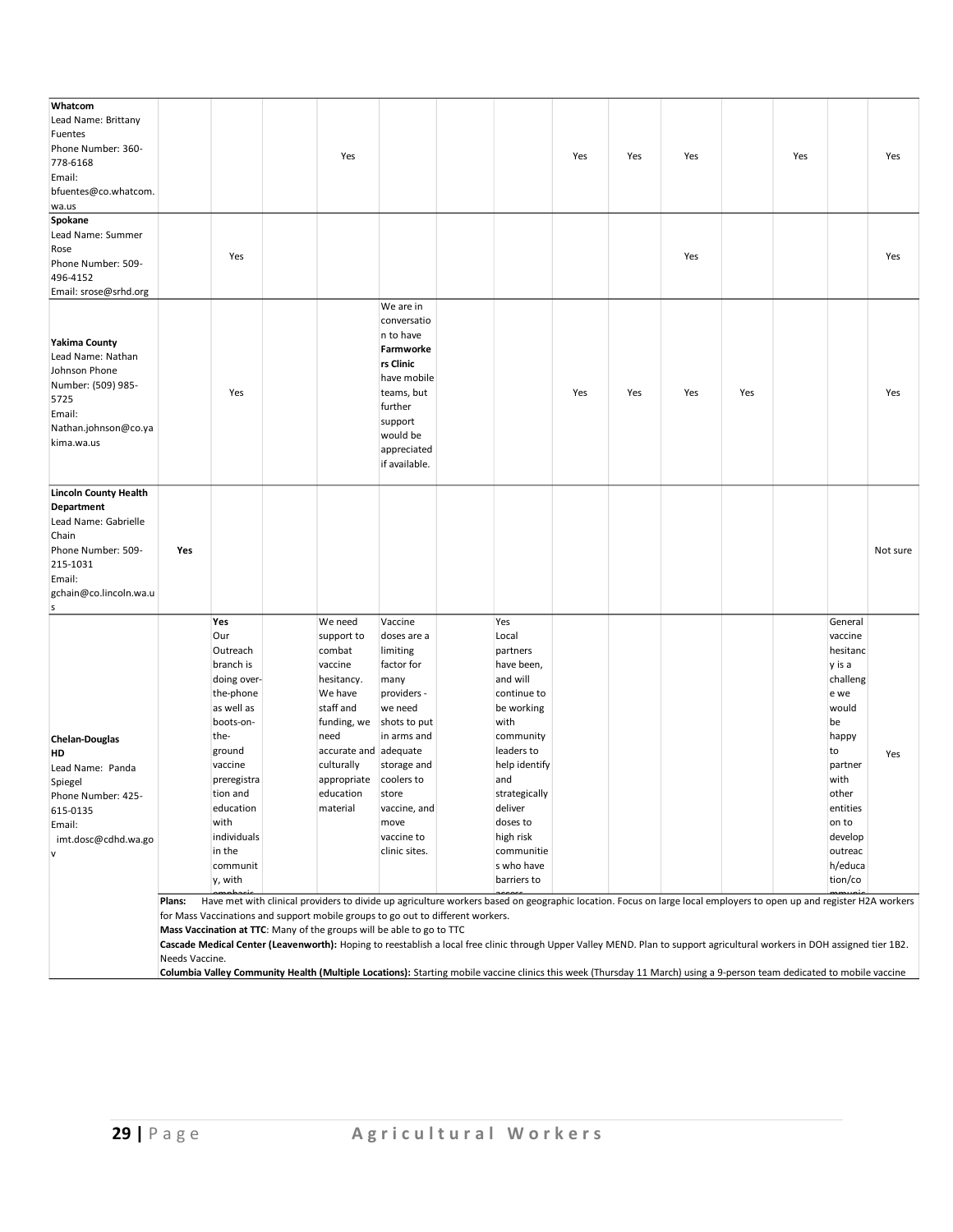| Wahkiakum Co.              | Wahkiakum    |     |     |     |  |          |
|----------------------------|--------------|-----|-----|-----|--|----------|
| Wahkiakum Health and       | has farms    |     |     |     |  |          |
| <b>Human Services</b>      | with farm    |     |     |     |  |          |
| Duncan Cruickshank         | workers      |     |     |     |  |          |
| 360-795-6207               | although     |     |     |     |  |          |
| Extension 243              | usually      |     |     |     |  |          |
| <b>Grays Harbor County</b> | We have      |     |     |     |  |          |
| Lead Name: Daniel          | mass         |     |     |     |  |          |
| Hannawalt-Morales          | vaccinations |     |     |     |  |          |
| Phone Number:              | set up to    |     |     |     |  |          |
| 3606606927                 | reach this   |     |     |     |  |          |
| Email:                     | audience     |     |     |     |  |          |
| dhmorales@co.grays-        | that can     |     |     |     |  |          |
| harbor.wa.us               | process      |     |     |     |  |          |
|                            | 2700 a       |     |     |     |  |          |
| Yes                        | weekbut      |     |     |     |  | Not sure |
|                            | need         |     |     |     |  |          |
|                            | vaccines. A  |     |     |     |  |          |
|                            | mobile       |     |     |     |  |          |
|                            | team will    |     |     |     |  |          |
|                            | just ensure  |     |     |     |  |          |
|                            | our rate of  |     |     |     |  |          |
|                            | vaccination  |     |     |     |  |          |
|                            | for the      |     |     |     |  |          |
|                            | county is    |     |     |     |  |          |
| <b>King County</b>         | أممقم أسمسمم |     |     |     |  |          |
| Lead Name: Anthony         |              |     |     |     |  |          |
| Rivers                     | Yes          | Yes | Yes | Yes |  | Yes      |
| Phone Number: 206-         |              |     |     |     |  |          |

#### **Annex F: Estimates of Agricultural and Food Processing Workers**

| County   | <b>Agricultural Workers</b> | <b>Food Processing Workers</b> |
|----------|-----------------------------|--------------------------------|
| Adams    | 1,089                       | 962                            |
| Asotin   | 54                          | 11                             |
| Benton   | 3,609                       | 1,971                          |
| Chelan   | 3,901                       | 165                            |
| Clallam  | 206                         | 13                             |
| Clark    | 1,102                       | 1,485                          |
| Columbia | 100                         |                                |
| Cowlitz  | 379                         | 1,205                          |
| Douglas  | 1,685                       | 30                             |
| Ferry    | 4                           |                                |
| Franklin | 3,224                       | 2,750                          |
| Garfield | 29                          |                                |
| Grant    | 7,345                       | 2,292                          |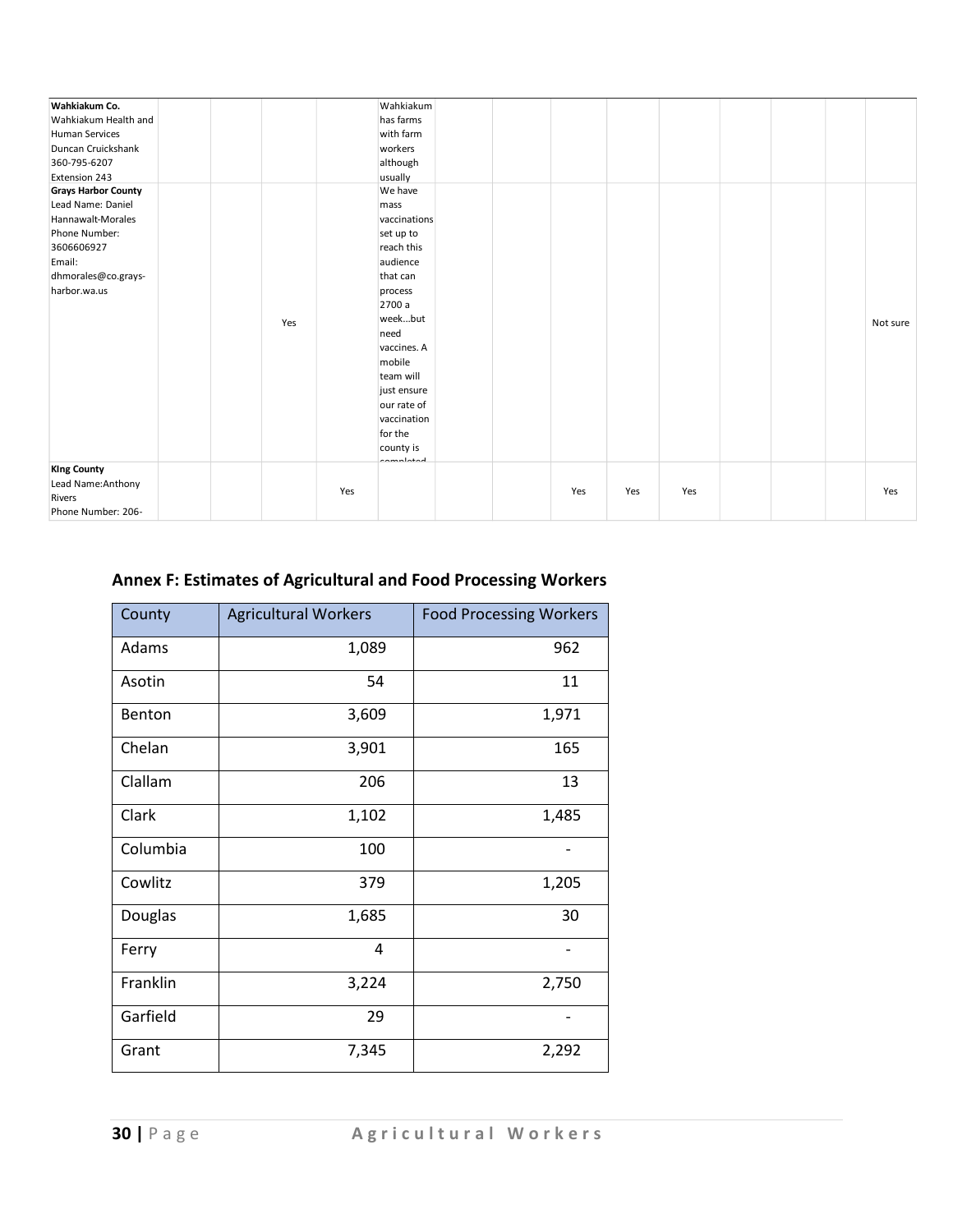| Grays           | 275    | 365                      |
|-----------------|--------|--------------------------|
| Harbor          |        |                          |
| Island          | 158    | 38                       |
| Jefferson       | 156    | 29                       |
| King            | 4,867  | 13,930                   |
| Kitsap          | 4,060  | 188                      |
| Kittitas        | 1,180  | 224                      |
| Klickitat       | 1,146  | 73                       |
| Lewis           | 431    | 812                      |
| Lincoln         | 157    |                          |
| Mason           | 304    | 195                      |
| Okanogan        | 3,431  | 153                      |
| Pacific         | 116    | 204                      |
| Pend Oreille    | 23     |                          |
| Pierce          | 833    | 9,606                    |
| San Juan        | 47     | 47                       |
| Skagit          | 2,006  | 1,086                    |
| Skamania        | 15     | $\overline{\phantom{a}}$ |
| Snohomish       | 1,446  | 1,351                    |
| Spokane         | 1,585  | 1,712                    |
| Stevens         | 250    | 15                       |
| Thurston        | 1,825  | 574                      |
| Wahkiakum       | -      | -                        |
| Walla Walla     | 2,747  | 68                       |
| Whatcom         | 2,013  | 2,294                    |
| Whitman         | 1,038  |                          |
| Yakima          | 27,408 | 3,770                    |
|                 |        |                          |
| <b>WA Total</b> | 80,244 | 47,621                   |